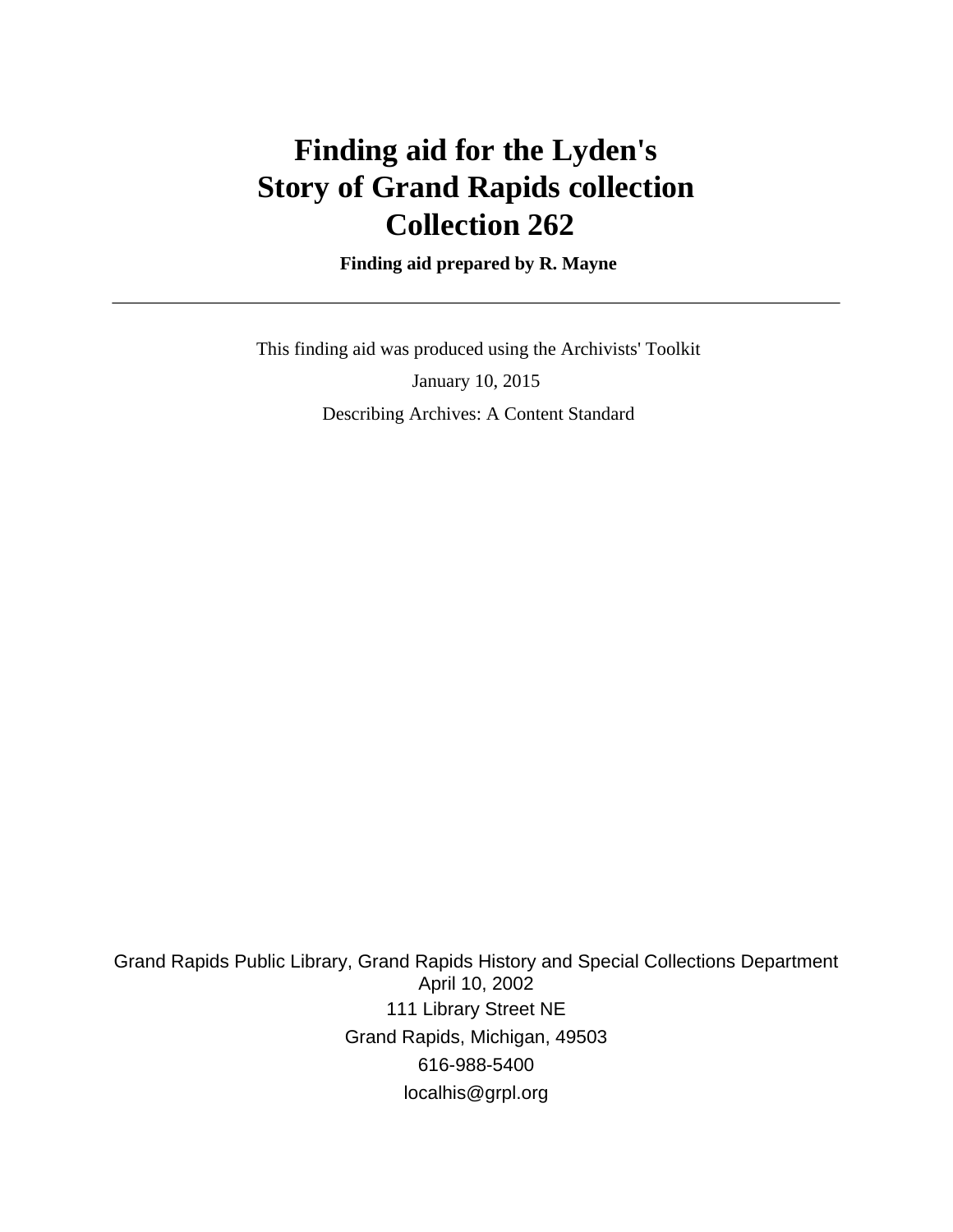# **Table of Contents**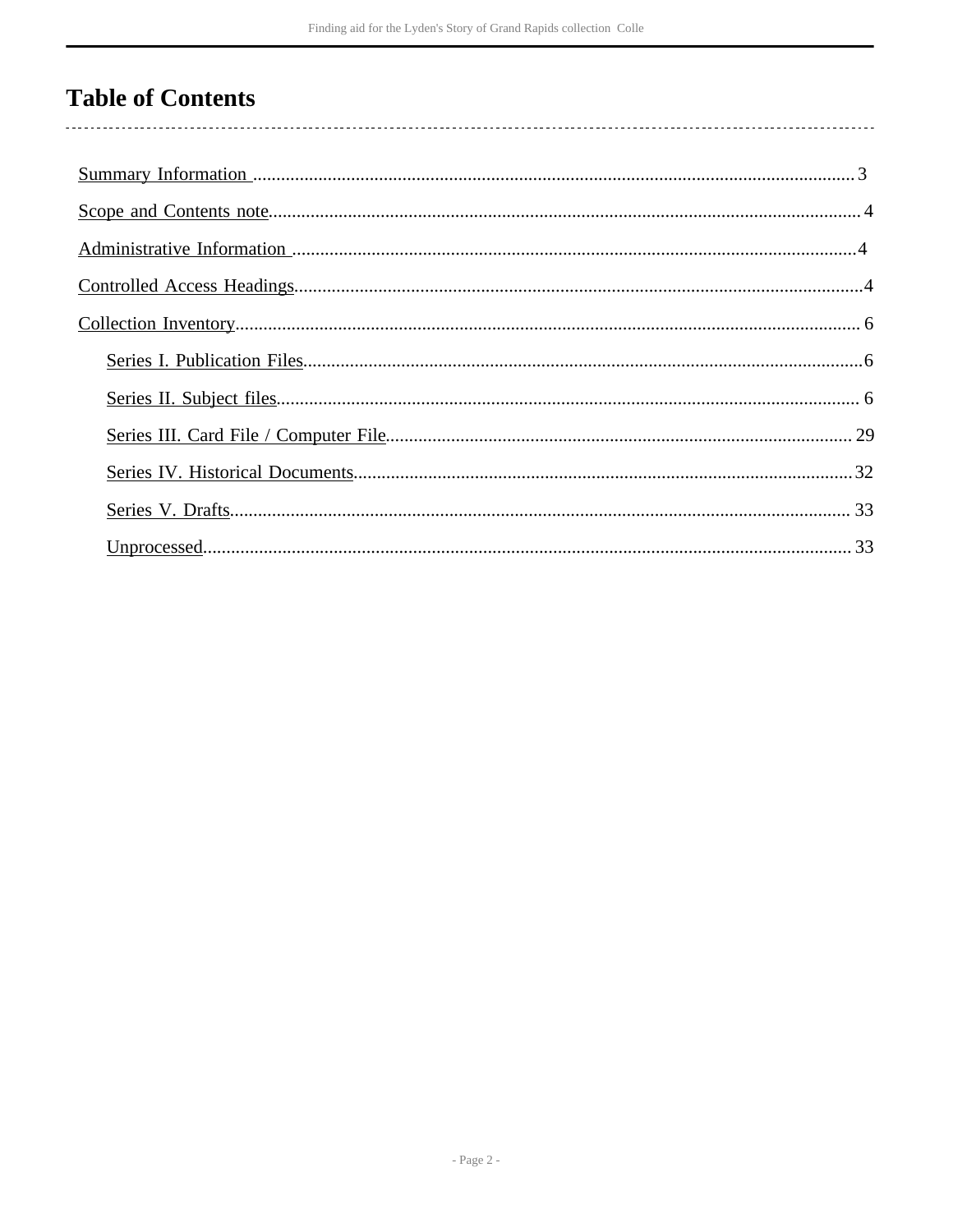# <span id="page-2-0"></span>**Summary Information**

..................................

| <b>Repository</b>       | Grand Rapids Public Library, Grand Rapids History and Special<br><b>Collections Department</b>                                                                                                                                                                                                                                                                                                                                                                                                                                                                                                                                                                                                                                                                                                                                                  |
|-------------------------|-------------------------------------------------------------------------------------------------------------------------------------------------------------------------------------------------------------------------------------------------------------------------------------------------------------------------------------------------------------------------------------------------------------------------------------------------------------------------------------------------------------------------------------------------------------------------------------------------------------------------------------------------------------------------------------------------------------------------------------------------------------------------------------------------------------------------------------------------|
| <b>Creator - Editor</b> | Lydens, Z.Z.                                                                                                                                                                                                                                                                                                                                                                                                                                                                                                                                                                                                                                                                                                                                                                                                                                    |
| <b>Title</b>            | Lydens' Story of Grand Rapids collection                                                                                                                                                                                                                                                                                                                                                                                                                                                                                                                                                                                                                                                                                                                                                                                                        |
| <b>Date</b>             | no date                                                                                                                                                                                                                                                                                                                                                                                                                                                                                                                                                                                                                                                                                                                                                                                                                                         |
| <b>Extent</b>           | 29.9 Linear feet                                                                                                                                                                                                                                                                                                                                                                                                                                                                                                                                                                                                                                                                                                                                                                                                                                |
| Language                | English                                                                                                                                                                                                                                                                                                                                                                                                                                                                                                                                                                                                                                                                                                                                                                                                                                         |
| <b>Abstract</b>         | This collection contains the working files and some of the historical<br>information gathered for the creation of the book "Story of Grand Rapids,"<br>edited by Z.Z. Lydens. This 1966 title was researched and prepared<br>by members of the Grand Rapids Historical Commission and their<br>representatives. Included are publication files and subject files related to<br>the final content of the book. Also included are some original documents,<br>which it is believed were given to the Society, and then subsequently<br>to the Grand Rapids Public Library, during the research portion of the<br>project. Finally, a subject card file, citing primarily newspaper articles,<br>was prepared during the project, and this has continued to serve the local<br>history department as an indirect index to Grand Rapids newspapers. |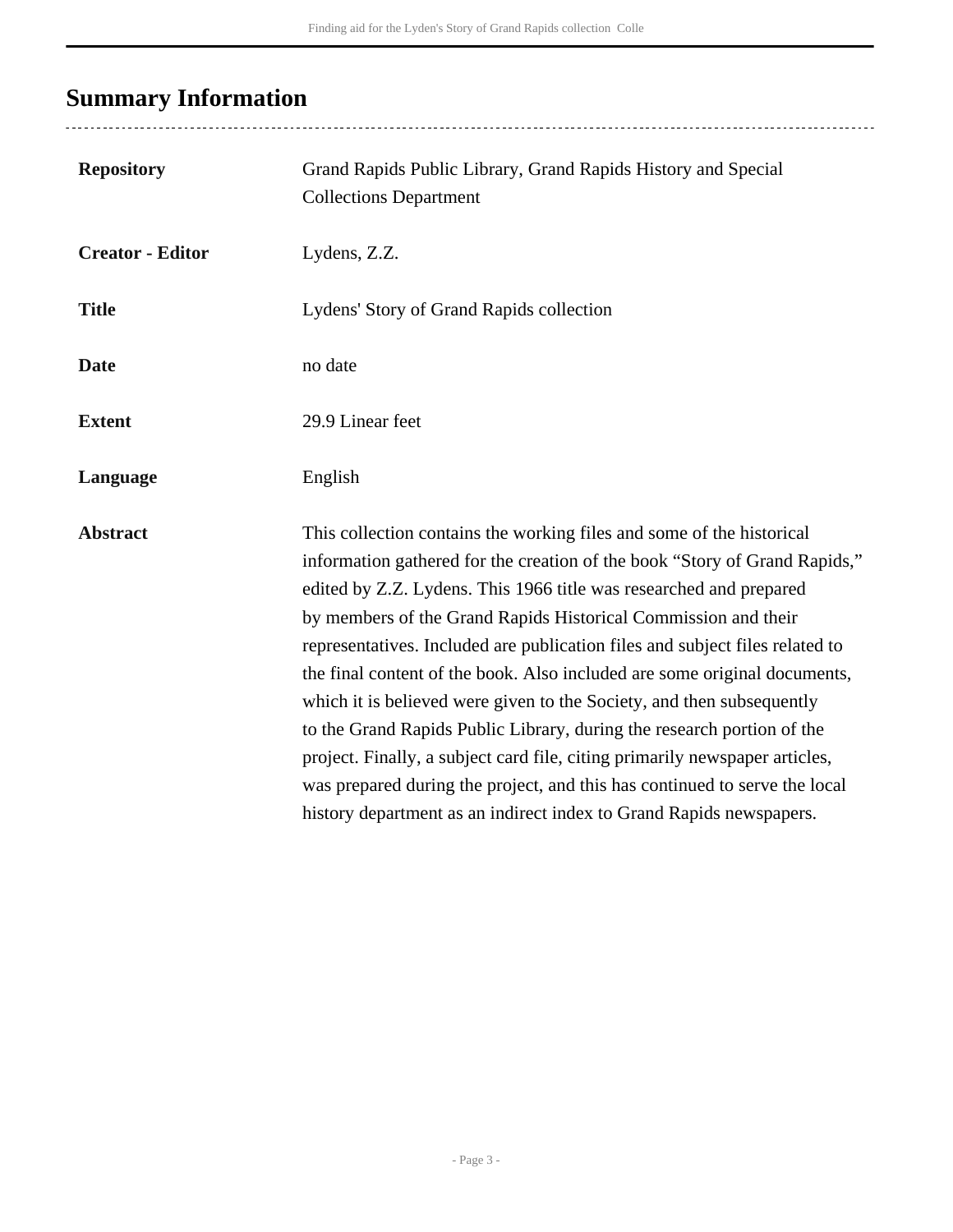## <span id="page-3-0"></span>**Scope and Contents note**

This collection includes three major types of files:

1) The working business files of the Lydens' project, which ultimately resulted in the book "Story of Grand Rapids."

2) Historical documents and publications collected during the project. It is believed that many more of these once existed, received as part of this project. However, there is no inventory now, and if the items still exist in the collections they may have been cataloged as books or added to other GRPL archival collections.

3) Reference Card Files. These are by far the most valued items in the collection, and have been in use for many years. Previously, these were housed with metal drawers, available on the public service floor of the department. Their value lies in the fact that they provide some indexing to newspapers for key facts, where no other indexing is known. An index is available on the library's website.

## <span id="page-3-1"></span>**Administrative Information**

#### **Publication Information**

Grand Rapids Public Library, Grand Rapids History and Special Collections Department April 10, 2002

#### **Immediate Source of Acquisition note**

Accession number 1986.392.

## <span id="page-3-2"></span>**Controlled Access Headings**

## **Geographic Name(s)**

- Grand Rapids (Mich.) -- Church history
- Grand Rapids (Mich.) -- History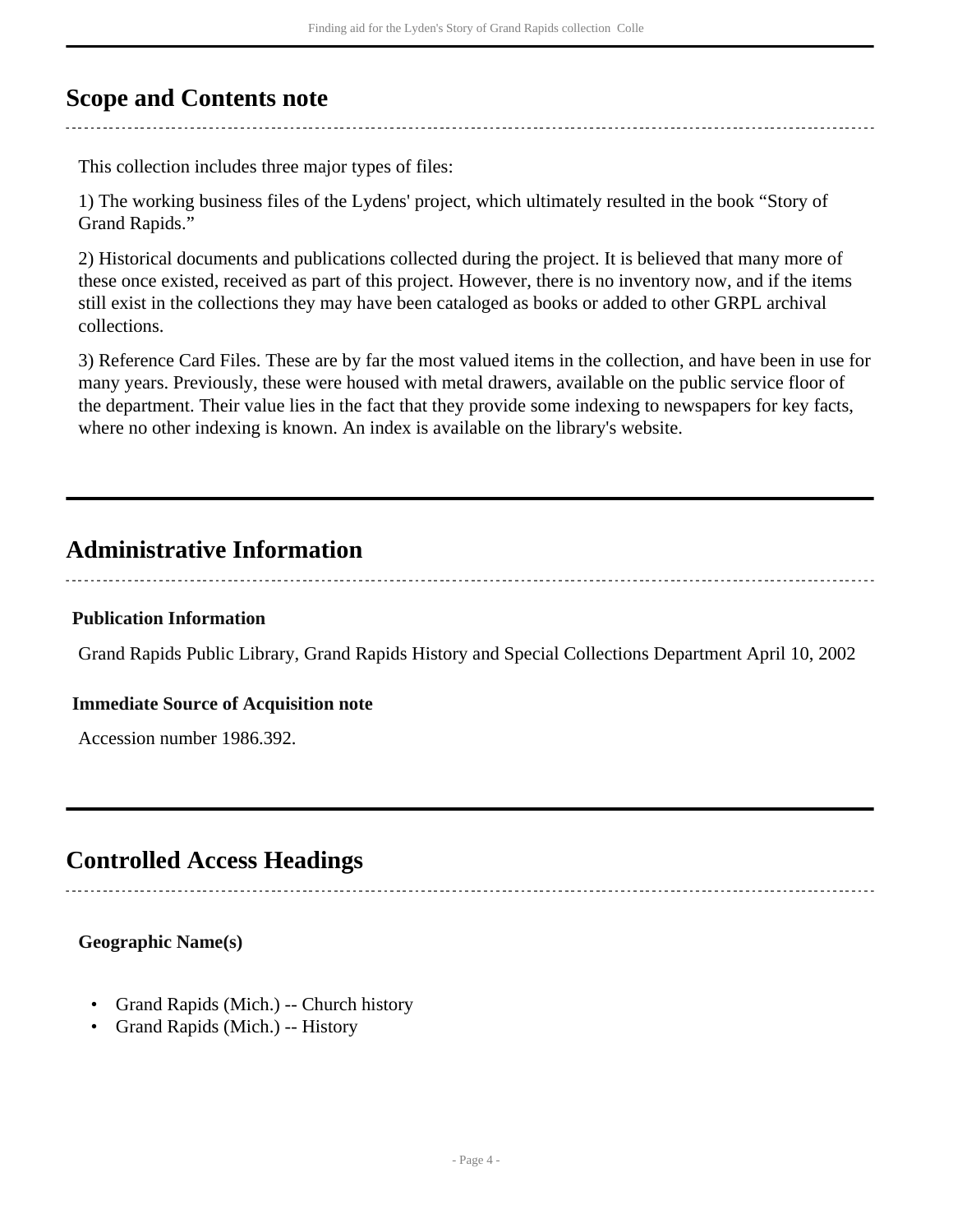## **Subject(s)**

• Publications -- Michigan -- Grand Rapids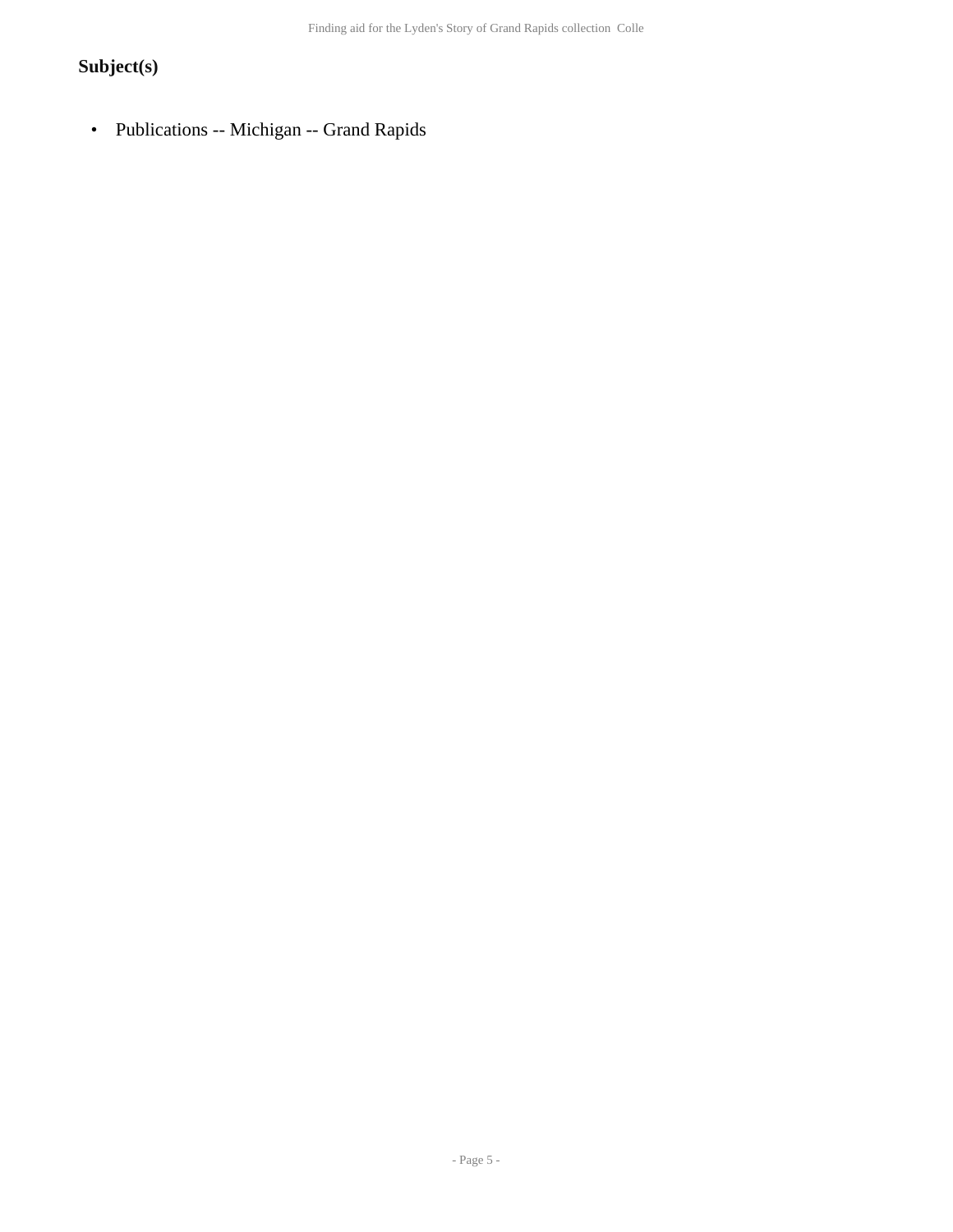# <span id="page-5-0"></span>**Collection Inventory**

<span id="page-5-2"></span><span id="page-5-1"></span>

| <b>Series I. Publication Files</b>                                                                                                                                                                                |                |              |
|-------------------------------------------------------------------------------------------------------------------------------------------------------------------------------------------------------------------|----------------|--------------|
|                                                                                                                                                                                                                   |                | <b>Box</b>   |
| The Story of Grand Rapids / Z.Z. Lydens, editor. Grand Rapids : Kregel, 1966.                                                                                                                                     |                | $\mathbf{1}$ |
| Historical information on the project.                                                                                                                                                                            |                | $\mathbf{1}$ |
| Biographical information on Lydens.                                                                                                                                                                               |                | 1            |
| <b>Scope and Contents note</b>                                                                                                                                                                                    |                |              |
| Includes: Grand Rapids Historian Z.Z. Lydens Conducts Our New Mayor on a Tour of<br>Grand Valley past : as reported by Don Cederlund. From Grand Valley Living. March<br>1965. "Grand Valley Personality" section |                |              |
| <b>Series II. Subject files</b>                                                                                                                                                                                   |                |              |
| Aviation - G.R. & Kent Co.                                                                                                                                                                                        |                |              |
|                                                                                                                                                                                                                   | <b>Box</b>     | Folder       |
| Reference "Communications #558"                                                                                                                                                                                   | $\overline{4}$ | $\mathbf{1}$ |
| Given in part by Laurie Stroh, GR Press                                                                                                                                                                           | $\overline{4}$ | $\mathbf{1}$ |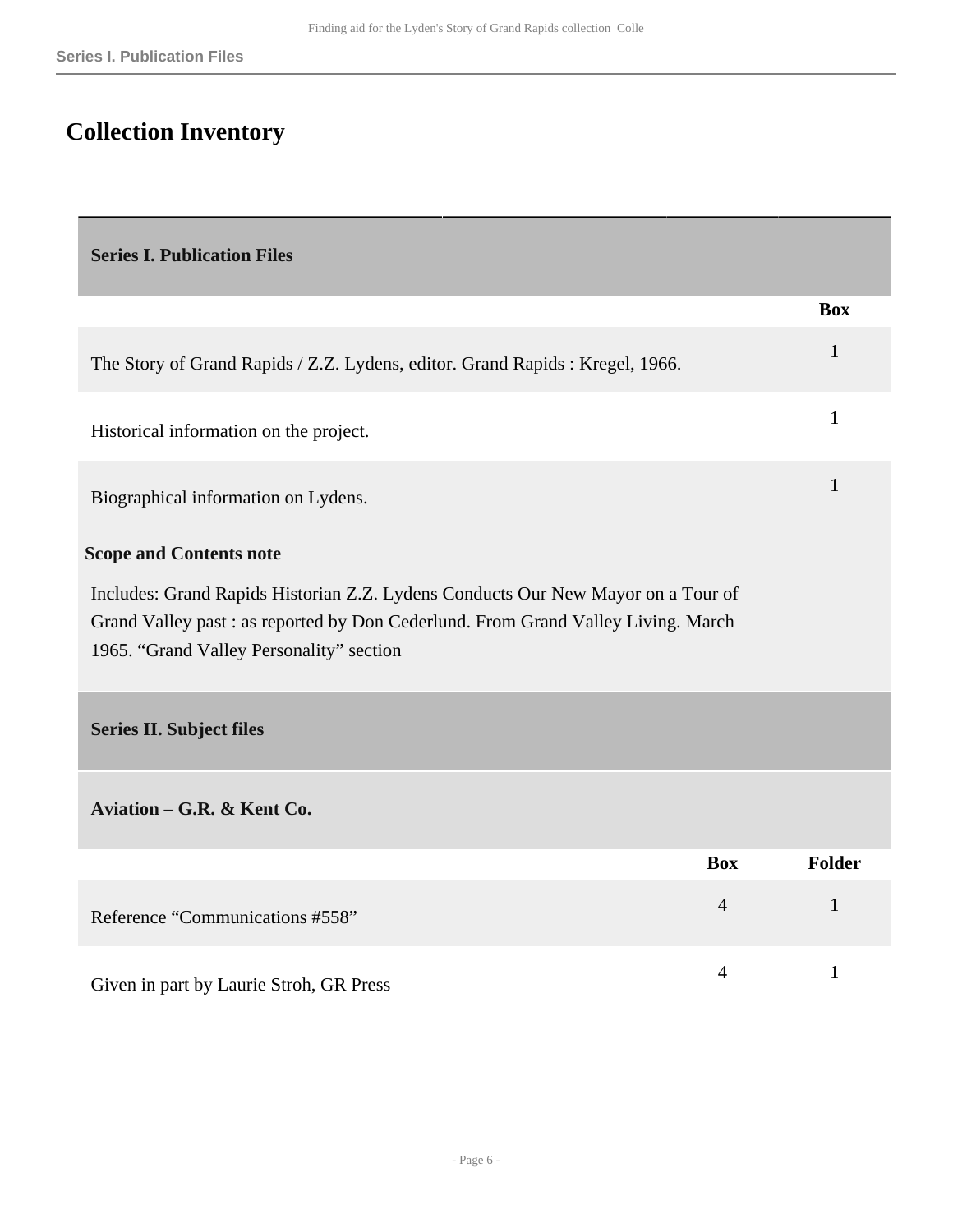| Kent Co. Airport. Annual Report. 1964.                                                                             | $\overline{4}$ | 1             |
|--------------------------------------------------------------------------------------------------------------------|----------------|---------------|
| Greater G.R. Chamber of Commerce News, June 1964. Airport Dedication<br>Issue.                                     | $\overline{4}$ | 1             |
| G.R. Press, July 17, 1918. pg. 12. Typed                                                                           | $\overline{4}$ | 1             |
| Peninsular Club Magazine. Dec. 1957. Photocopied excerpt.                                                          | $\overline{4}$ | 1             |
| <b>Building &amp; Loan</b>                                                                                         |                |               |
|                                                                                                                    | <b>Box</b>     | <b>Folder</b> |
| The Building $& Loan Story, p. 19-22$ article torn from unidentified source,<br>possible Peninsular Club Magazine. | $\overline{4}$ | 2             |

### **Camps.**

|                                                | <b>Box</b>     | Folder |
|------------------------------------------------|----------------|--------|
| Miscellaneous notes. 2 sets of 2 typed sheets. | $\overline{4}$ | 3      |
| "Camp O'Malley" has "not used" in red ink.     | 4              | 3      |
| Other set called "Camps"                       | $\overline{4}$ | 3      |
| <b>Cemeteries.</b>                             |                |        |
|                                                | <b>Box</b>     | Folder |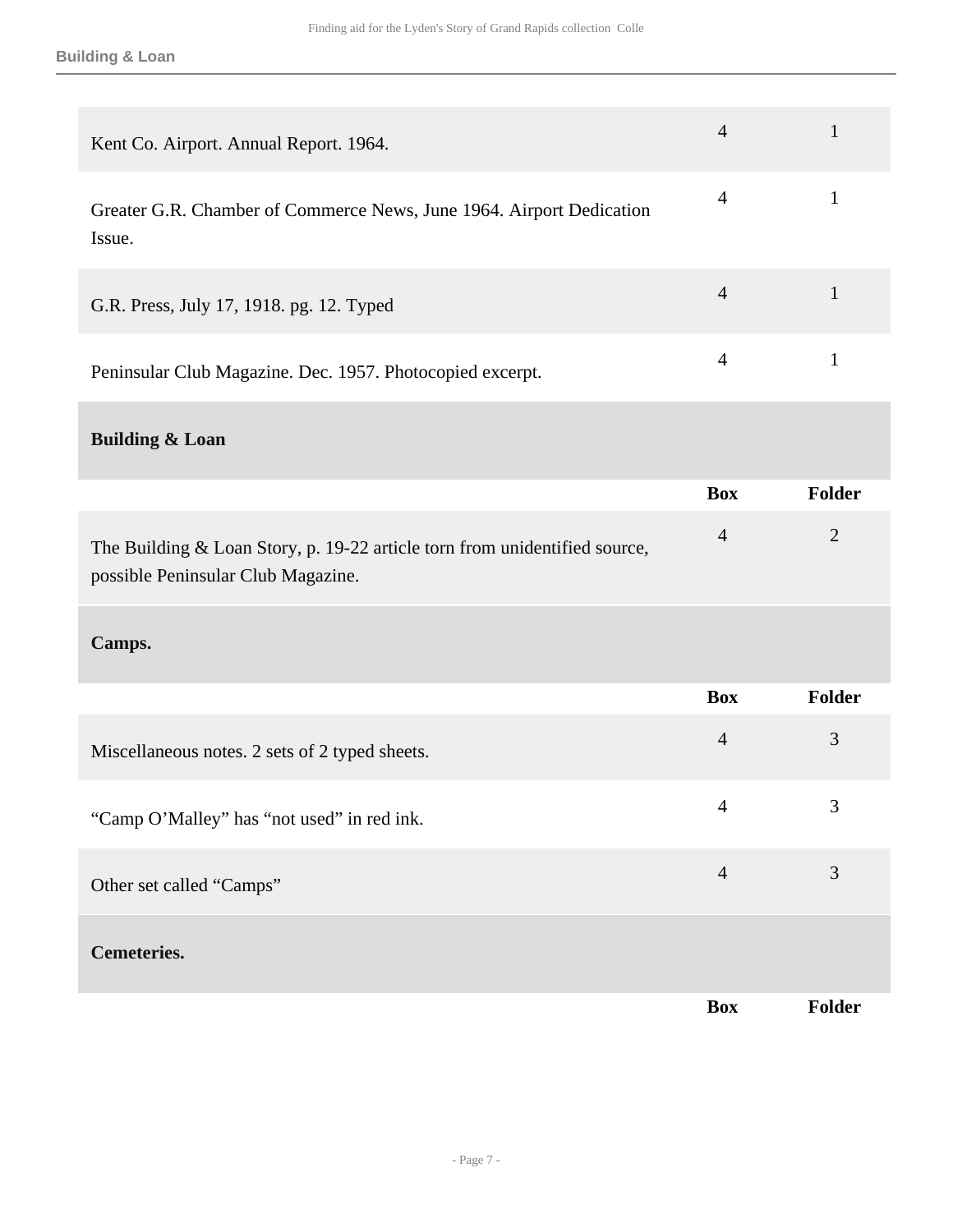| 1 red paper 3 ring folder, with Cover label Milton F. Ehlert. Internal<br>label: This document on Cemeteries was prepared by Milton F. Ehlert, the<br>Student Counselor at Ridgeview School" | 4              | 4             |
|----------------------------------------------------------------------------------------------------------------------------------------------------------------------------------------------|----------------|---------------|
| <b>Churches.</b>                                                                                                                                                                             |                |               |
| <b>AME Churches (African Methodist Episcopal)</b>                                                                                                                                            |                |               |
|                                                                                                                                                                                              | <b>Box</b>     | <b>Folder</b> |
| Cover title. Souvenir Program, 82nd Anniversary, Community A.M.E.<br>Church. May 28, to June 4, 1956.                                                                                        | $\overline{4}$ | 5             |
| Centennial Anniversary, St. Luke A.M.E. Zion Church, 1863-1963.                                                                                                                              | 4              | 5             |

**Baptist Churches.** 

**Correspondence (6 + flyer)** 

|                                      | <b>Box</b>     | <b>Folder</b> |
|--------------------------------------|----------------|---------------|
| <b>Burton Baptist Church</b>         | $\overline{4}$ | 6             |
| <b>Grand Rapids Immanuel Baptist</b> | $\overline{4}$ | 6             |
| <b>Messiah Baptist</b>               | $\overline{4}$ | 6             |
| St. Marks Baptist                    | 4              | 6             |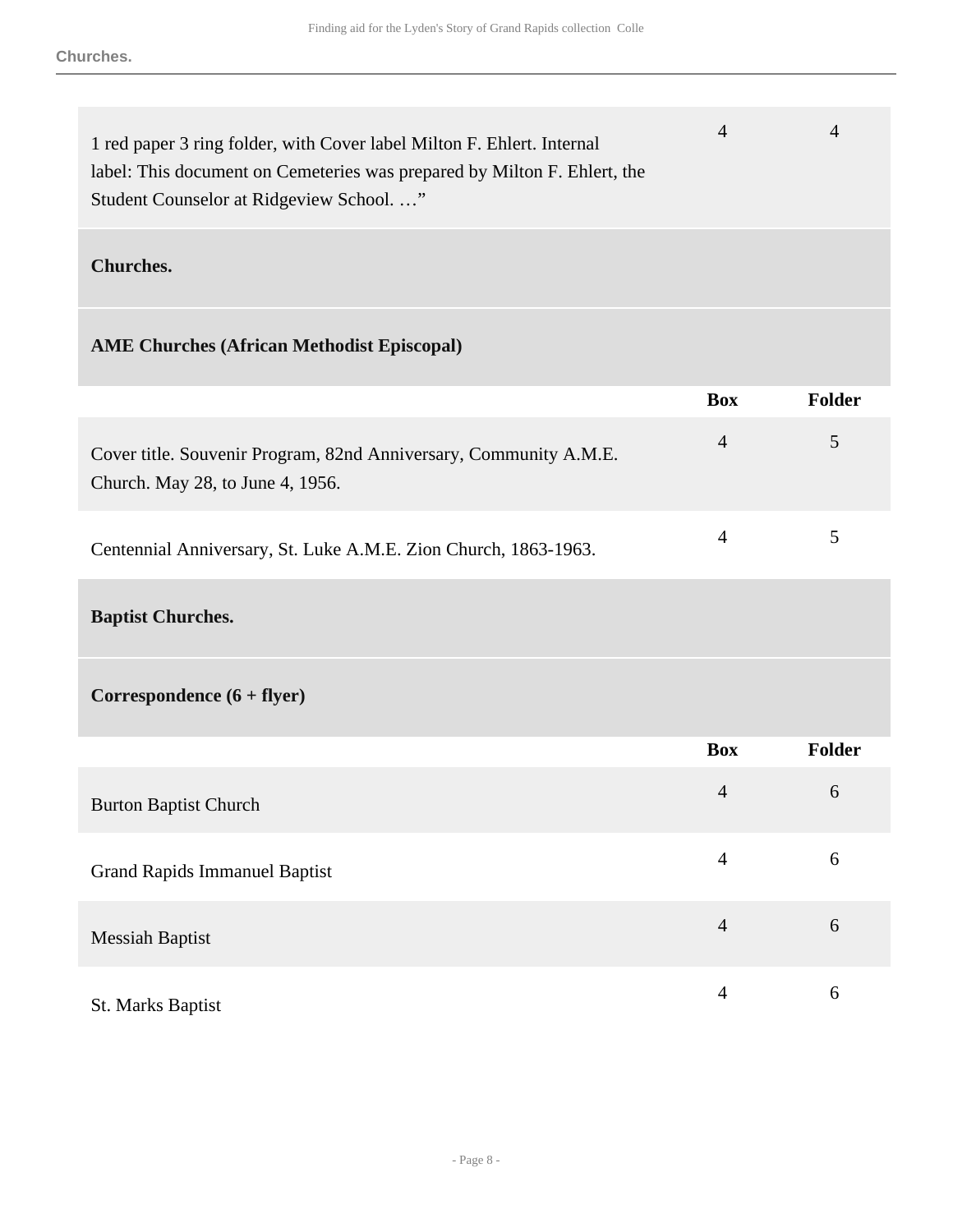#### **Souvenir Books**

| Zion strict Baptist                                                                                                          | $\overline{4}$ | 6             |
|------------------------------------------------------------------------------------------------------------------------------|----------------|---------------|
| General Assoc. of regular Baptist Churches                                                                                   | $\overline{4}$ | 6             |
| Flyer: Excerpts from New Hop Missionary Baptist Church.                                                                      | $\overline{4}$ | 6             |
| <b>Souvenir Books</b>                                                                                                        |                |               |
|                                                                                                                              | <b>Box</b>     | <b>Folder</b> |
| Pilgrim Rest Missionary Baptist, 1927-1962 (African American)                                                                | $\overline{4}$ | 6             |
| True Light Baptist, 1922-1962 (African American)                                                                             | $\overline{4}$ | 6             |
| <b>Catholic Churches (Early)</b>                                                                                             |                |               |
|                                                                                                                              |                | <b>Box</b>    |
| Grand Rapids Herald Feature Section, Sun. July 30, 1950. "Early Catholic Churches in<br>Grand Rapids" / by Caroline Van Stee |                | 10            |
| <b>Christian Reformed Churches.</b>                                                                                          |                |               |
|                                                                                                                              | <b>Box</b>     | <b>Folder</b> |
| Typed history. J.H. Kromminga. June 3, 964.                                                                                  | $\overline{4}$ | 8             |
| <b>Church of Christ. Correspondence. (3)</b>                                                                                 |                |               |
|                                                                                                                              | <b>Box</b>     | <b>Folder</b> |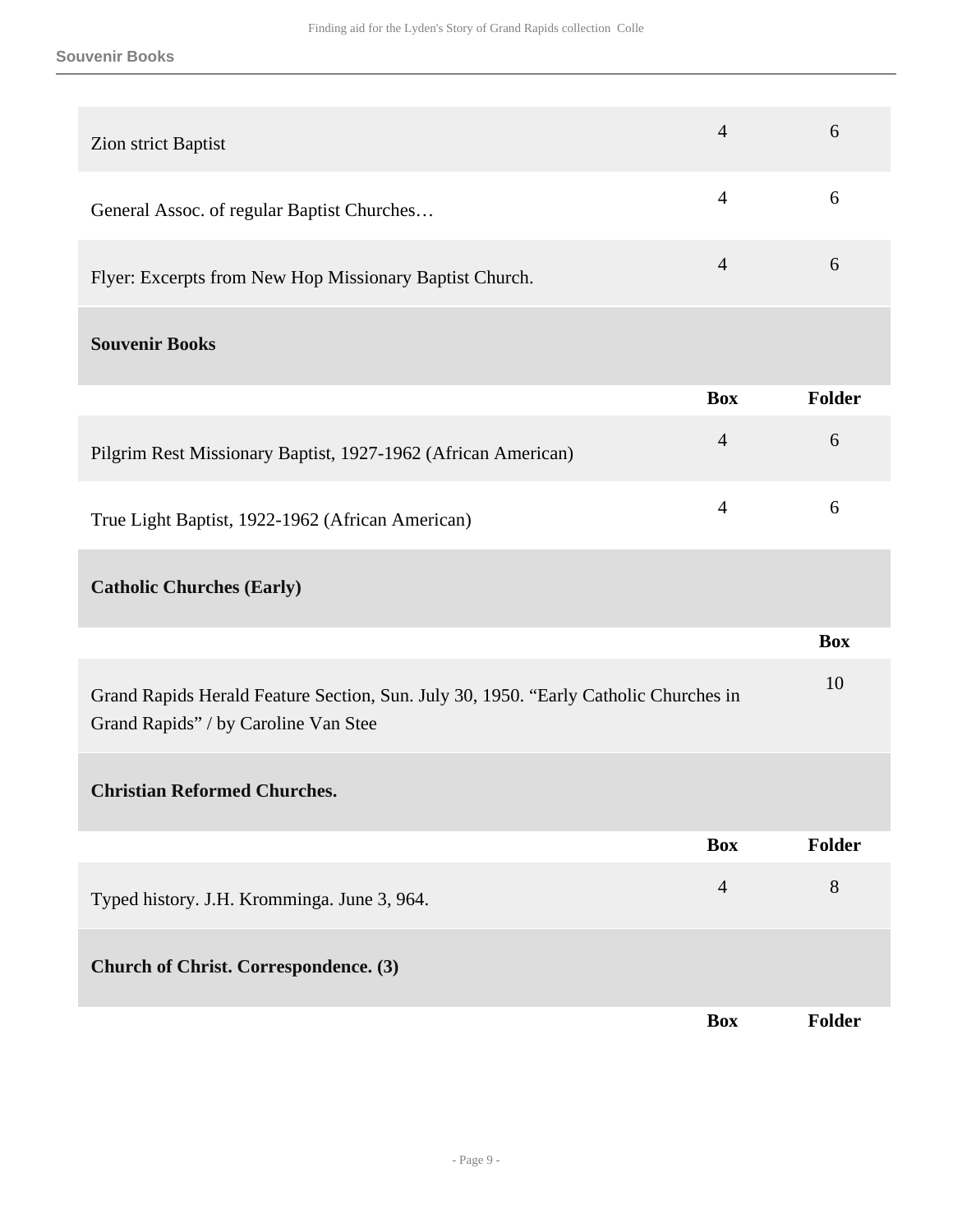#### **First Community Church of Christ.**

| History of St. John's United  1935 Lake Michigan Drive.                          | $\overline{4}$ | 9             |
|----------------------------------------------------------------------------------|----------------|---------------|
| Memo & History flyer Re: Woodview Church of Christ / Franklin St. /<br>Kentwood  | $\overline{4}$ | 9             |
| Burton Heights. Added from the Misc. folder. Racially integrated.                | $\overline{4}$ | 9             |
| <b>First Community Church of Christ.</b>                                         |                |               |
|                                                                                  | <b>Box</b>     | <b>Folder</b> |
| History of the First Community Church of Christ.                                 | 4.5            | $\mathbf{1}$  |
| <b>Church of God</b>                                                             |                |               |
|                                                                                  |                |               |
|                                                                                  | <b>Box</b>     | <b>Folder</b> |
| History of the Church of God, Grand Rapids, Michigan. Rev. G.J.<br>Chandler. (2) | $\overline{4}$ | 10            |
| History of the Pasadena Park  (2)                                                | $\overline{4}$ | 10            |
| Pennellwood Church of God History + Program                                      | $\overline{4}$ | 10            |
| Southlawn letter.(2)                                                             | $\overline{4}$ | 10            |
| <b>Bethel Pentecostal</b>                                                        | $\overline{4}$ | 10            |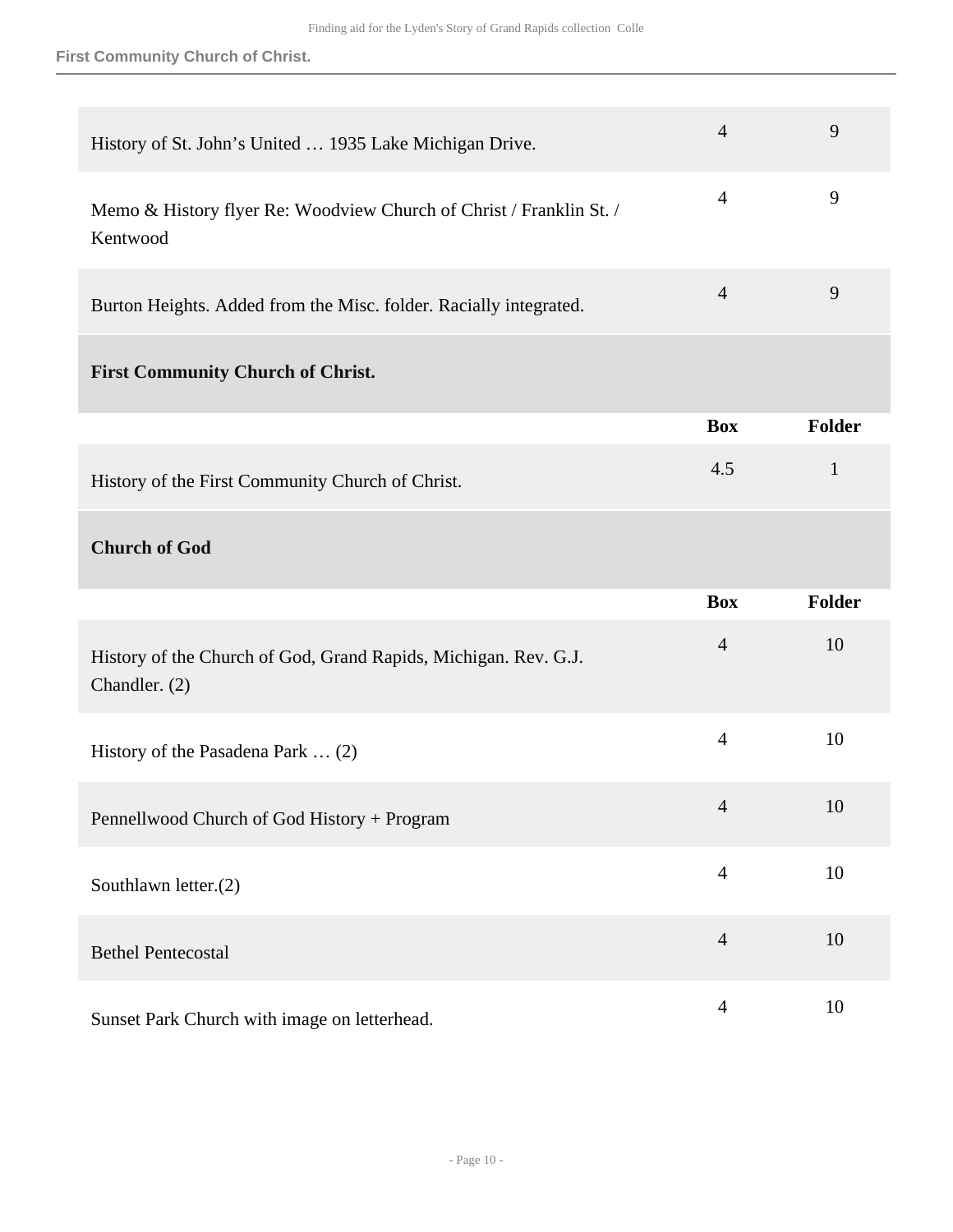## **Congregational Churches**

|                                                                                                                                       | <b>Box</b>     | Folder |
|---------------------------------------------------------------------------------------------------------------------------------------|----------------|--------|
| East. $(2)$                                                                                                                           | $\overline{4}$ | 11     |
| Plymouth. The Installation of Arnold Dahlquist Johnson  (2 programs)                                                                  | $\overline{4}$ | 11     |
| South $(2)$                                                                                                                           | $\overline{4}$ | 11     |
| Trinity. Handwritten on lined paper in blue ink.                                                                                      | $\overline{4}$ | 11     |
| Wallin. Booklet. 1961.                                                                                                                | $\overline{4}$ | 11     |
| <b>Christian. "Disciples of Christ"</b>                                                                                               |                |        |
|                                                                                                                                       | <b>Box</b>     | Folder |
| Central (2)                                                                                                                           | $\overline{4}$ | 12     |
| Open Door, Open Hearts, Open Minds : One hundred Years in Christ : a<br>history of Cascade Christian Church / Marjorie Mallory Wykes. | $\overline{4}$ | 12     |
| <b>Episcopal</b>                                                                                                                      |                |        |
|                                                                                                                                       | <b>Box</b>     | Folder |
| Diocese of Western Michigan, Protestant Episcopal Church. Parish and<br>Mission Historians, Jan. 6, 1964.                             | $\overline{4}$ | 13     |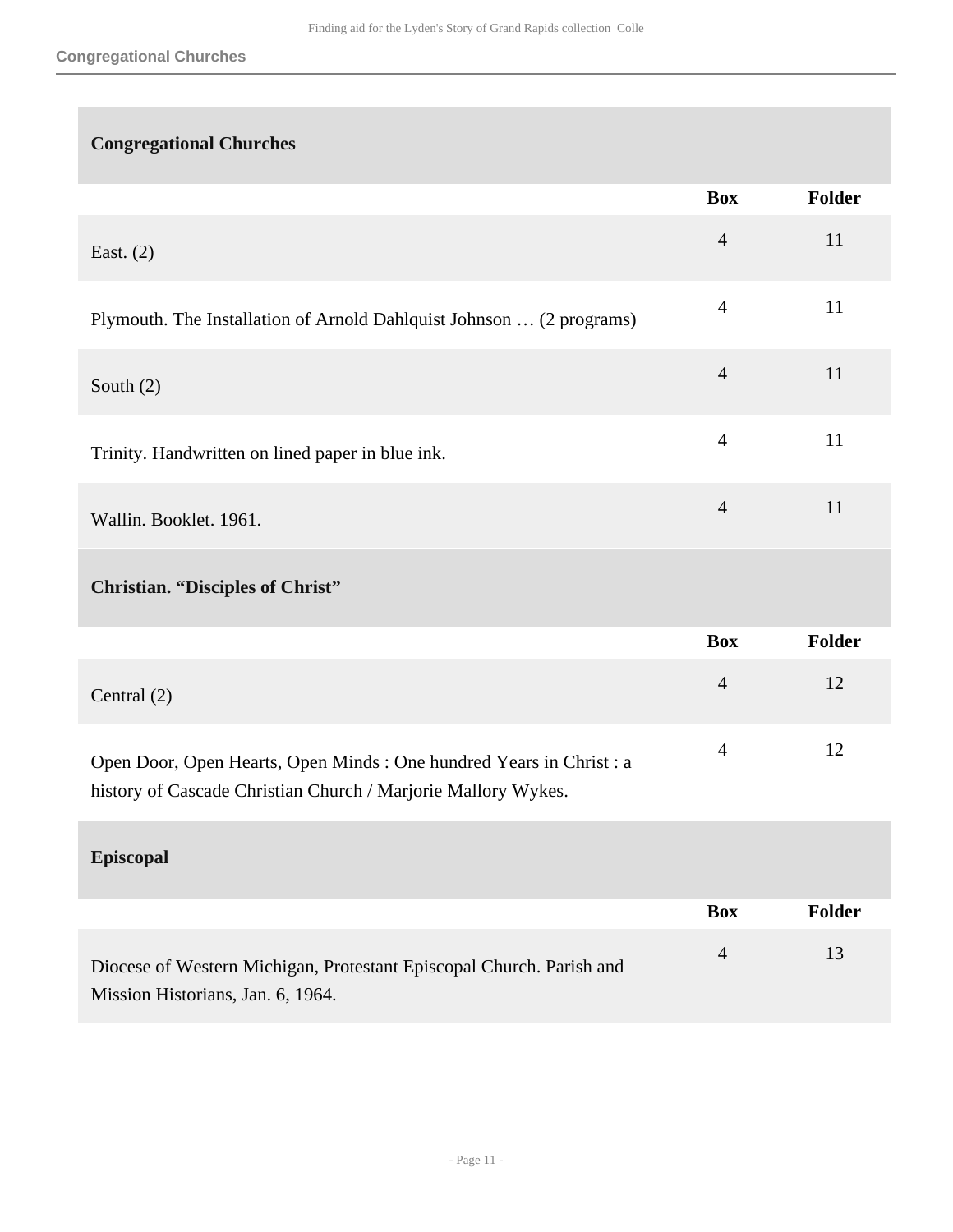| History of St. Paul's Episcopal Church / Mrs. L.S. Goolian. June, 1964.                 | $\overline{4}$ | 13            |
|-----------------------------------------------------------------------------------------|----------------|---------------|
| St. Pauls. Handwritten. By Miss Clara D. Norris. Ca. 1957.                              | $\overline{4}$ | 13            |
| St. Mark's. Chronology, 1934-1964.                                                      | $\overline{4}$ | 13            |
| A Brief History of St. Andrew's Church Family                                           | $\overline{4}$ | 13            |
| History of Grace Church, 1872-1922 / Edgar W. Hunting + May 1964 by<br>Alice P. Hann(?) | $\overline{4}$ | 13            |
| Photocopy of historical document                                                        | $\overline{4}$ | 13            |
| St. Philip's Episcopal, 1911-1951. 40th Anniversary booklet. $+1$ sheet                 | $\overline{4}$ | 13            |
| <b>Evangelical United Brethren Churches</b>                                             |                |               |
|                                                                                         | <b>Box</b>     | <b>Folder</b> |
| <b>Griggs Street</b>                                                                    | $\overline{4}$ | 14            |
| Hope                                                                                    | $\overline{4}$ | 14            |
| <b>Faith Evangelical Lutheran Church</b>                                                |                |               |
|                                                                                         | <b>Box</b>     | <b>Folder</b> |
| History. "A Thumb-Nail Profile". July 29, 1964. (1 typed memo)                          | $\overline{4}$ | 14.2          |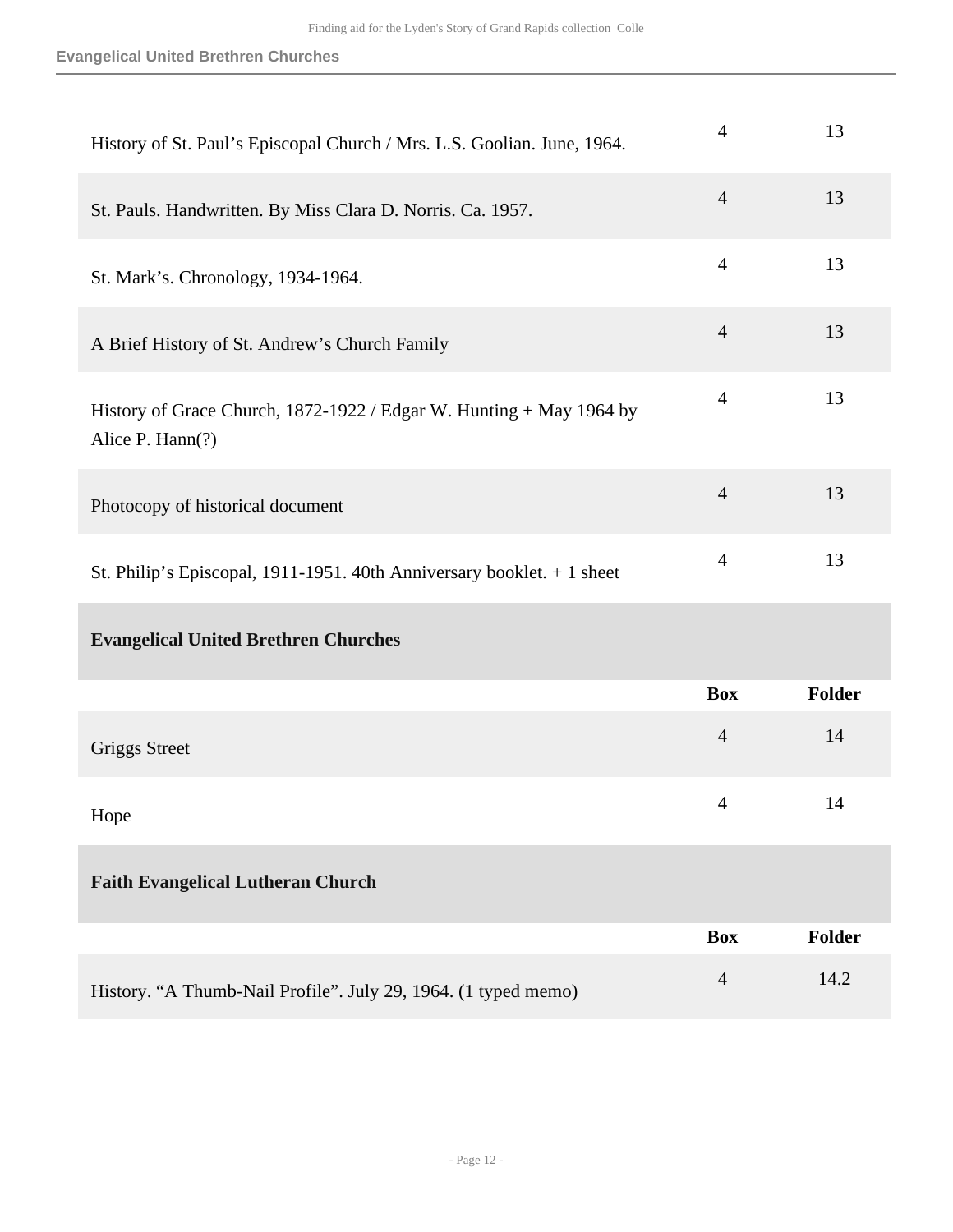## **Fountain St. Church**

|                                                                             | <b>Box</b>     | <b>Folder</b> |
|-----------------------------------------------------------------------------|----------------|---------------|
| The Only Church with a History Like This / by Philip Buchen.                | $\overline{4}$ | 15            |
| V. 1 Treating of events before the Start of the Fountain St. Baptist Church | $\overline{4}$ | 15            |
| v. 2 Treating of Orthodox Religion                                          | 4              | 15            |
| v. 3 Treating of Liberal Religion                                           | 4              | 15            |

## **Holy Trinity Greek Orthodox Church**

|                                                                                                            | <b>Box</b>     | Folder        |
|------------------------------------------------------------------------------------------------------------|----------------|---------------|
| Folder empty. It is unknown if this represents a lack of response, or<br>missing but received information. | $\overline{4}$ | 16            |
| Judaism - Orthodox                                                                                         |                |               |
|                                                                                                            | <b>Box</b>     | <b>Folder</b> |
| Letter from Morris Weinstein, President, Congregation Ahavas Israel.                                       | $\overline{4}$ | 17            |
| <b>Lutheran Churches</b>                                                                                   |                |               |
| <b>Correspondence Responses</b>                                                                            |                |               |
|                                                                                                            | <b>Box</b>     | <b>Folder</b> |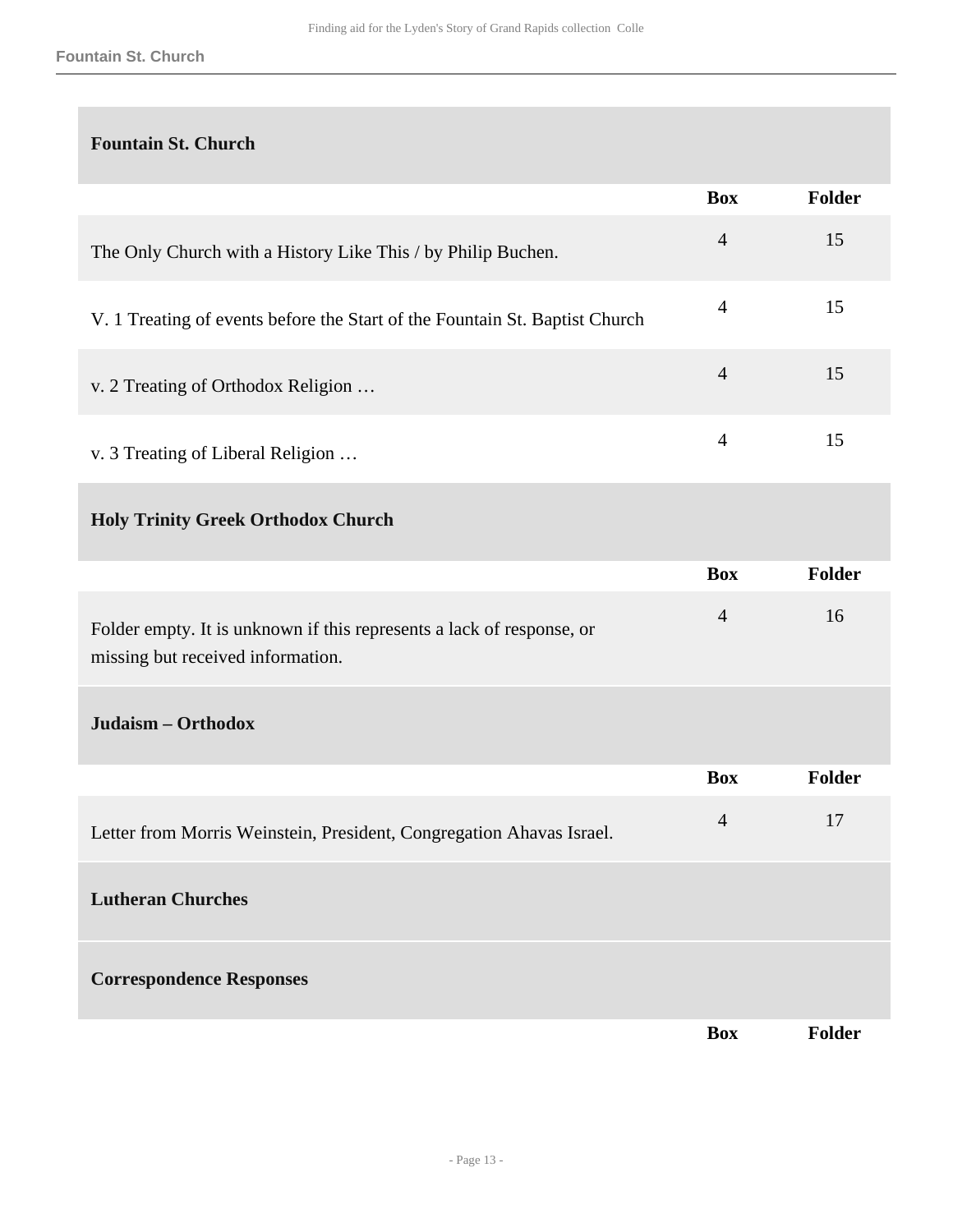| Ascension (2)                                                                                         | $\overline{4}$ | 18            |
|-------------------------------------------------------------------------------------------------------|----------------|---------------|
| Faith (2) See 262-4-14.2                                                                              | $\overline{4}$ | 18            |
| Latvian (2)                                                                                           | $\overline{4}$ | 18            |
| Mt. Olive                                                                                             | $\overline{4}$ | 18            |
| Zion                                                                                                  | $\overline{4}$ | 18            |
|                                                                                                       | <b>Box</b>     | Folder        |
| Hope                                                                                                  | $\overline{4}$ | 20            |
| Grace, Nov. 10, 1963 Dedication program + typed history.                                              | $\overline{4}$ | 19            |
| Geschichte der Deutschen Evang.-luth. Immanuels-Gemeinde  1906<br>[Black buckram, Also in Skendzels?] | $\overline{4}$ | 21            |
| Immanuel Lutheran, 1856-1956                                                                          | $\overline{4}$ | 21            |
| Redeemer, 35th anniversary, 1928-1963                                                                 | $\overline{4}$ | 22            |
| <b>St. James</b>                                                                                      |                |               |
|                                                                                                       | <b>Box</b>     | <b>Folder</b> |
| 25th Anniversary, 1930-1955. Flyer.                                                                   | $\overline{4}$ | 23            |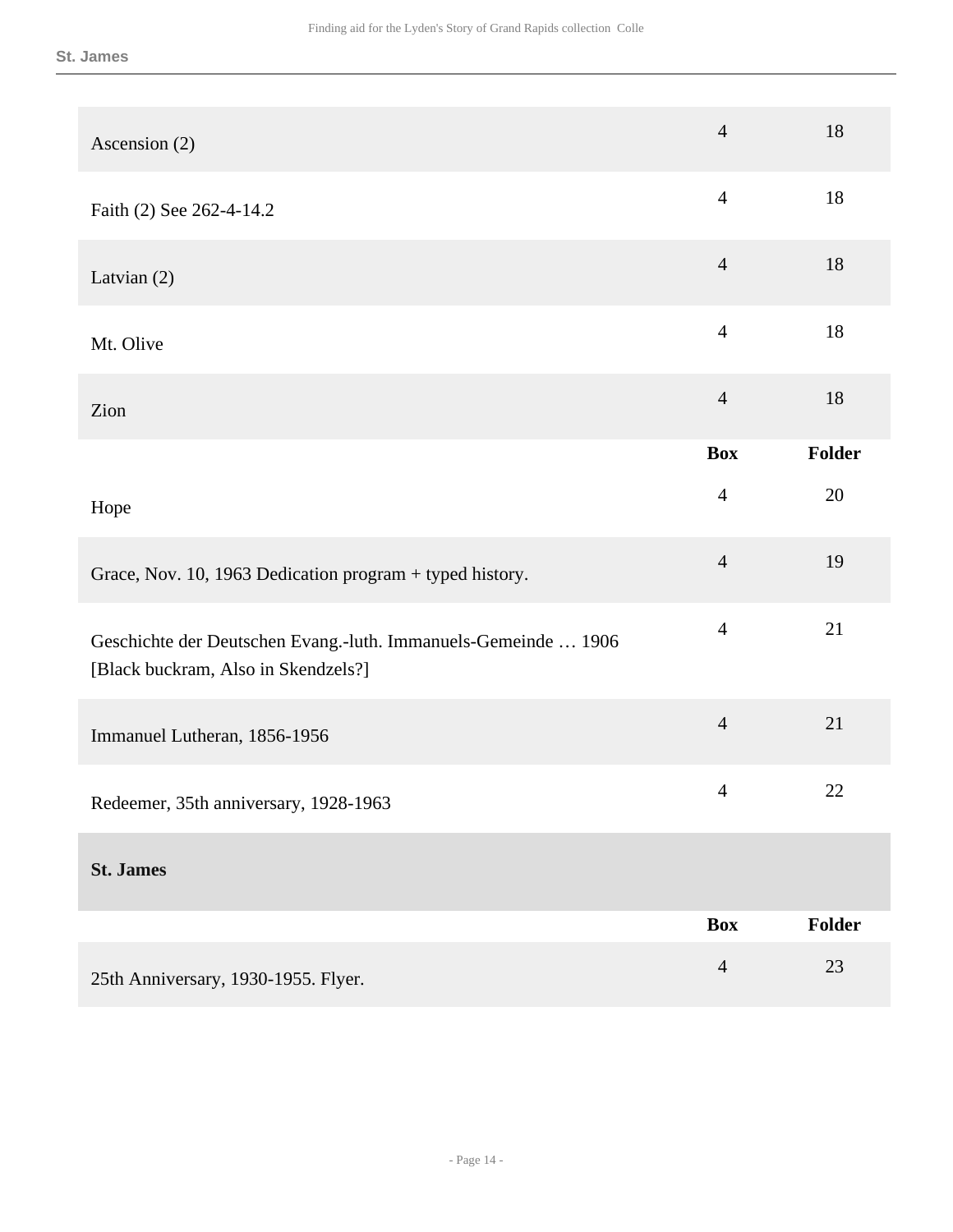| 30th Anniversary, 1930-1960. Program (2)                                                                                                                | $\overline{4}$ | 23           |
|---------------------------------------------------------------------------------------------------------------------------------------------------------|----------------|--------------|
| Installation of Reverend E.D. Brockopp. May 17, 1959 (2) Program.                                                                                       | $\overline{4}$ | 23           |
| <b>Trinity</b>                                                                                                                                          |                |              |
|                                                                                                                                                         | <b>Box</b>     | Folder       |
| Golden Anniv. Booklet                                                                                                                                   | $\overline{4}$ | 24           |
| Postcard, with rendering of new church in construction at U.S. $16 \& 21$ .<br>Philadelphia architect, Harold E. Wagoner.                               | $\overline{4}$ | 24           |
| This New Structure  is coming to your neighborhood. Illuustrated the<br>old No. Bostwick at Crescent, with rendering & landscape plan of new<br>church. | $\overline{4}$ | 24           |
|                                                                                                                                                         |                | <b>Box</b>   |
| Clipping. Church Early Swedish Settlers Founded Marks its 90th Year / by George R.<br>Morski. G.R. Press Magazine, Apr. 14, 1963.                       |                | 10           |
| <b>Methodist Churches</b>                                                                                                                               |                |              |
|                                                                                                                                                         | <b>Box</b>     | Folder       |
| Burton Heights. History by Mrs. Arthur Gosling & Mrs. Frank E.<br>Schreiber. Oct. 1964. 3 typed pages.                                                  | 5              | $\mathbf{1}$ |
| Eastern Ave. Dedication Program. Nov. 3, 1963.                                                                                                          | 5              | $\mathbf{1}$ |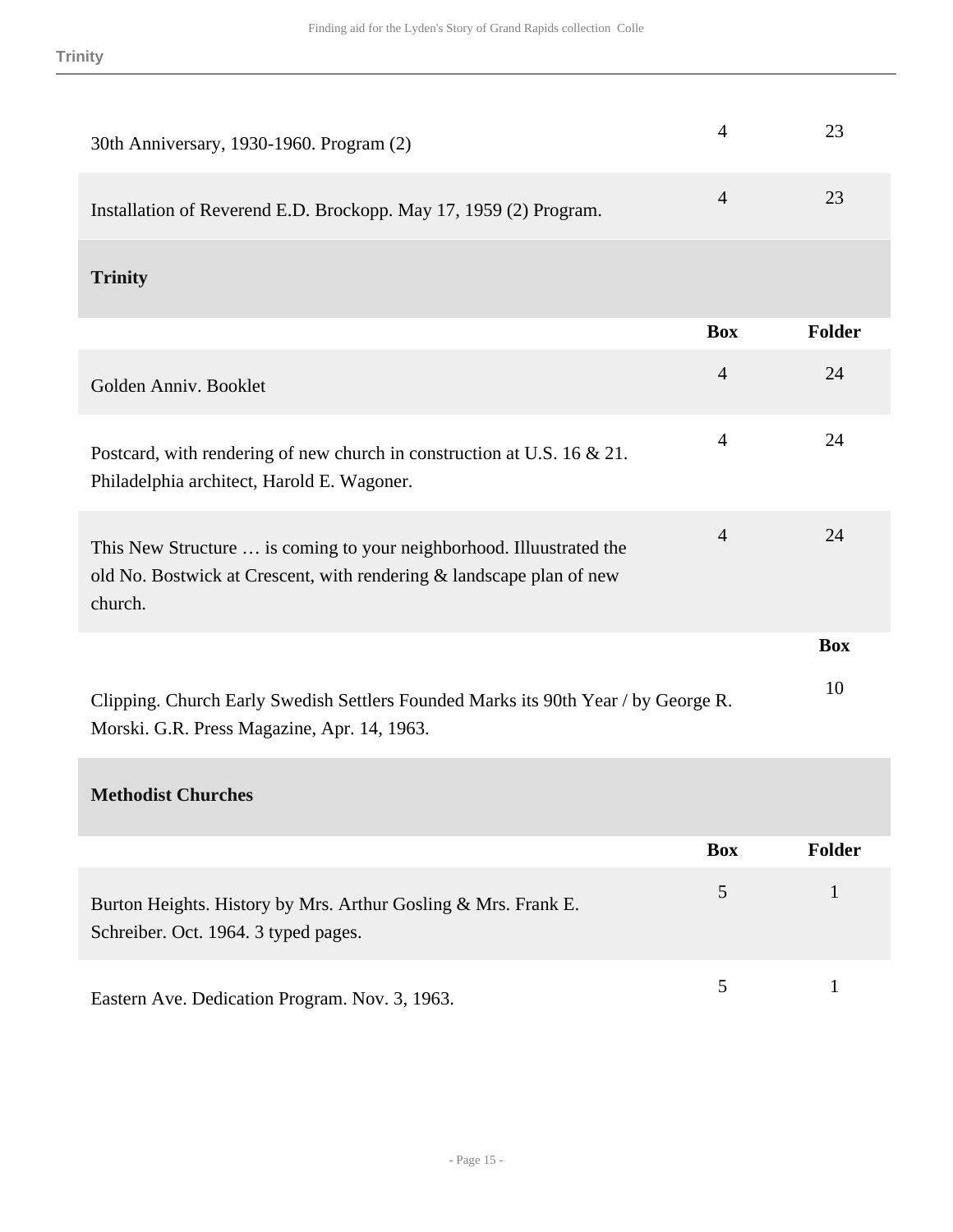| Epworth. Golden Jubilee booklet. Feb. 7, 1960. + Small sheet of typed<br>addenda.                | 5 | $\mathbf{1}$ |
|--------------------------------------------------------------------------------------------------|---|--------------|
| Religious History of First Methodist Church. Typed.                                              | 5 | $\mathbf{1}$ |
| The First of First Church. First Free Methodist Church. 4 pages, printed.                        | 5 | $\mathbf{1}$ |
| "Our Church. Oakdale " 1960. Booklet.                                                            | 5 | $\mathbf{1}$ |
| The Plainfield Avenue Methodist Church / Steven Lull. 3 typed mimeo<br>sheets.                   | 5 | $\mathbf{1}$ |
| South. Church History Details (2)                                                                | 5 | $\mathbf{1}$ |
| St. Paul. Clipping taped to card.                                                                | 5 | $\mathbf{1}$ |
| St. Paul. 3 typed sheets + cover letter.                                                         | 5 | $\mathbf{1}$ |
| Tallmadge Wesleyan. Folding information card.                                                    | 5 | $\mathbf{1}$ |
| Tallmadge Wesleyan. [History] 3 typed pages.                                                     | 5 | $\mathbf{1}$ |
| Trinity. 1 page flyer attached to cover letter.                                                  | 5 | $\mathbf{1}$ |
| Valley Avenue Methodist Church Centennial, 1859-1959. Booklet, with<br>errata sheet in the back. | 5 | $\mathbf{1}$ |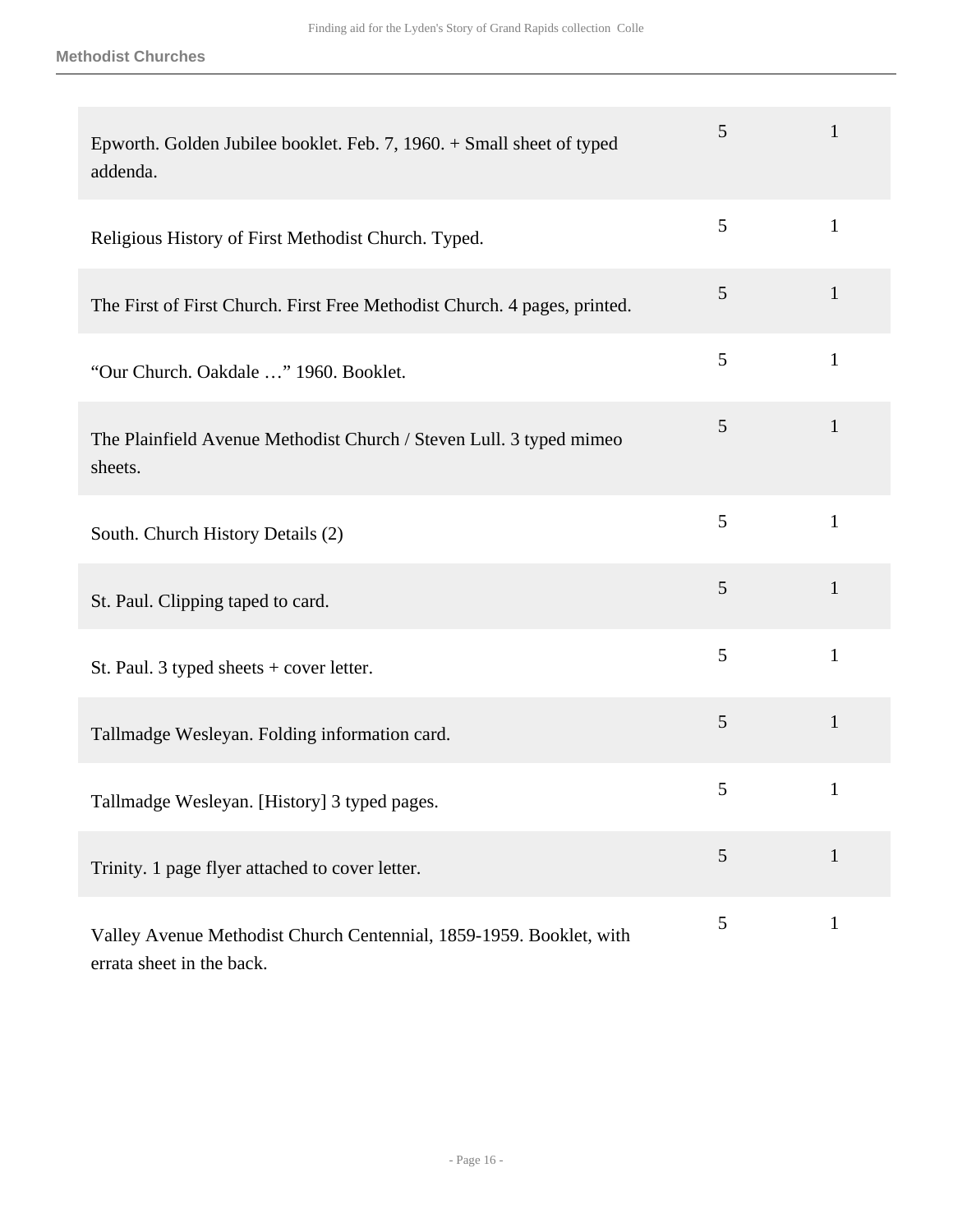### **Mission Convenant Church (Swedish) changed to Evangelical**

| Wesley Park. Handwritten on Western Life Insurance Co. letterhead. July<br>20, 1964. with James M. Hansen ID note attached. | $5 -$  |  |
|-----------------------------------------------------------------------------------------------------------------------------|--------|--|
| Wesleyan. 2 page typed                                                                                                      | $\sim$ |  |

|  |  | <b>Mission Convenant Church (Swedish) changed to Evangelical</b> |
|--|--|------------------------------------------------------------------|
|  |  |                                                                  |

|                                                                                                                                                                                                                                                | <b>Box</b> | Folder |
|------------------------------------------------------------------------------------------------------------------------------------------------------------------------------------------------------------------------------------------------|------------|--------|
| This is the Lord's Doings, 1880-1955, Mission Convenant Church.<br>Diamond Jubilee Anniversary cloth bound book.                                                                                                                               | 5          | 3      |
| How the Grand Rapids Evangelical Covenant Church began, as recalled by<br>Godfrey Anderson, church historian and archivist. 100th Anniversary, June<br>1980. NOTE: This date indicates that this item was not an original project<br>document. | 5          | 3      |
| <b>Miscellaneous Churches</b>                                                                                                                                                                                                                  | 5          | 3      |
| Banner St. United Brethren. 2 typed pages + flyer + typed note                                                                                                                                                                                 | 5          | 4      |
| <b>Berean Bible Church packet</b>                                                                                                                                                                                                              |            |        |
|                                                                                                                                                                                                                                                | <b>Box</b> | Folder |
| Dedication Booklet and Program.                                                                                                                                                                                                                | 5          | 5      |
| Certificate of Church Membership                                                                                                                                                                                                               | 5          | 5      |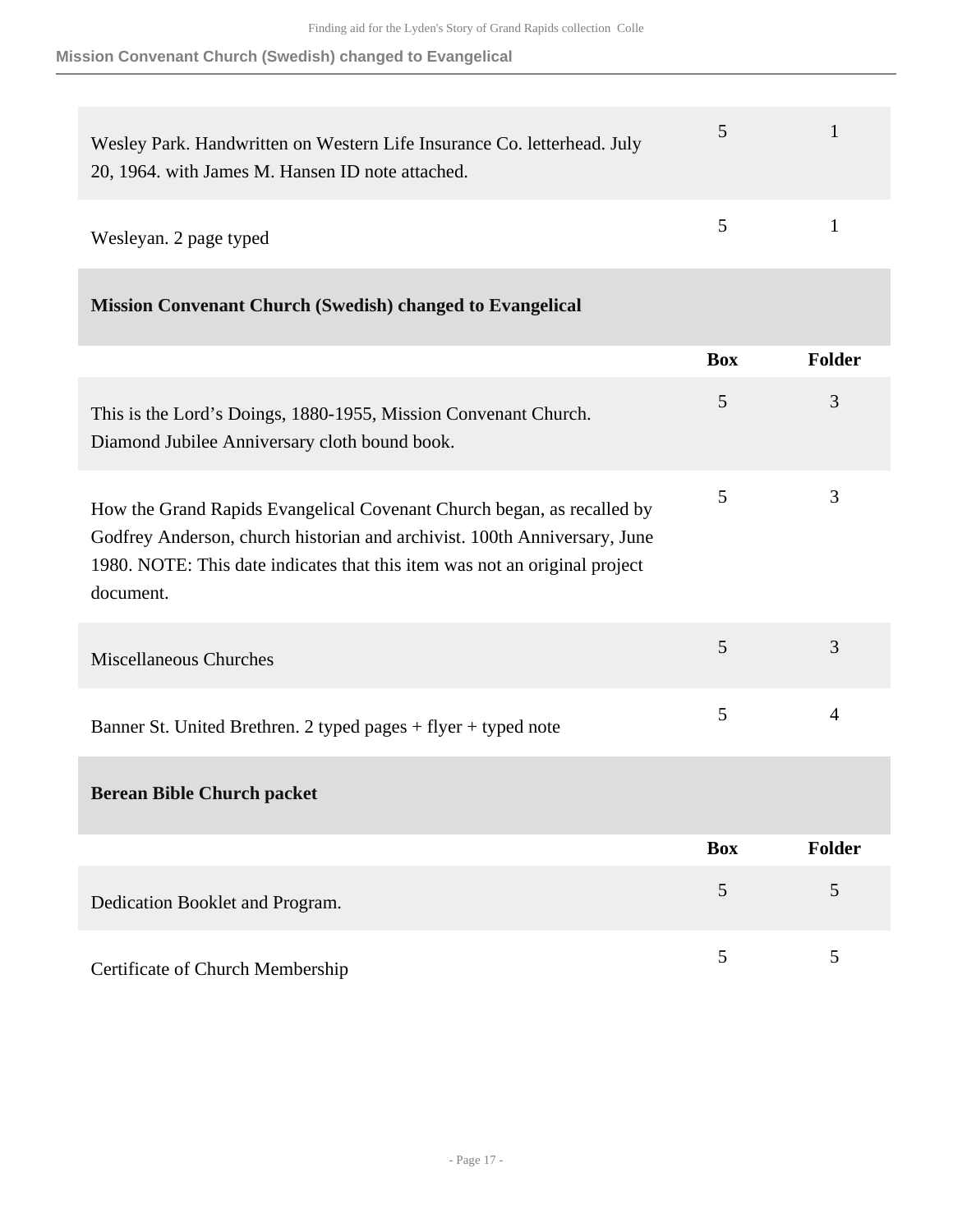| Welcome flyer + Welcome card                                                                                                                                                                                                                                                                                                    | 5                            | 5           |
|---------------------------------------------------------------------------------------------------------------------------------------------------------------------------------------------------------------------------------------------------------------------------------------------------------------------------------|------------------------------|-------------|
| Tiding flyer or newsletter                                                                                                                                                                                                                                                                                                      | 5                            | 5           |
| Grace Youth Camp                                                                                                                                                                                                                                                                                                                | 5                            | 5           |
| Cover letter                                                                                                                                                                                                                                                                                                                    | 5                            | 5           |
| Berkley Hills Pilgrim / First Pilgrim Tabernacle                                                                                                                                                                                                                                                                                | 5                            | 6           |
| <b>Buckley Street Back to God Chapel</b>                                                                                                                                                                                                                                                                                        |                              |             |
|                                                                                                                                                                                                                                                                                                                                 | <b>Box</b>                   | Folder      |
|                                                                                                                                                                                                                                                                                                                                 |                              |             |
| Cover title: A History of The buckley St. Back to God chapel, July 1 1947<br>to Nov. 1957. Title page: Neighborhood Evangelization Project of the First<br>Christian Reformed Church and the Neland Avenue Christian Reformed<br>Church. Reprint from the Centennial Book of the First Christian Reformed<br>Church  1857-1957. | 5                            | $\tau$      |
| Grace Christian Reformed Church generic program cover included with<br>publication above.                                                                                                                                                                                                                                       | 5                            | 7           |
| <b>Church of Christ Scientists/ Christian Science Society.</b>                                                                                                                                                                                                                                                                  | <b>Box</b><br>$\mathfrak{S}$ | Folder<br>8 |
| Two documents. Typed sheets on the Church and on the society.                                                                                                                                                                                                                                                                   |                              |             |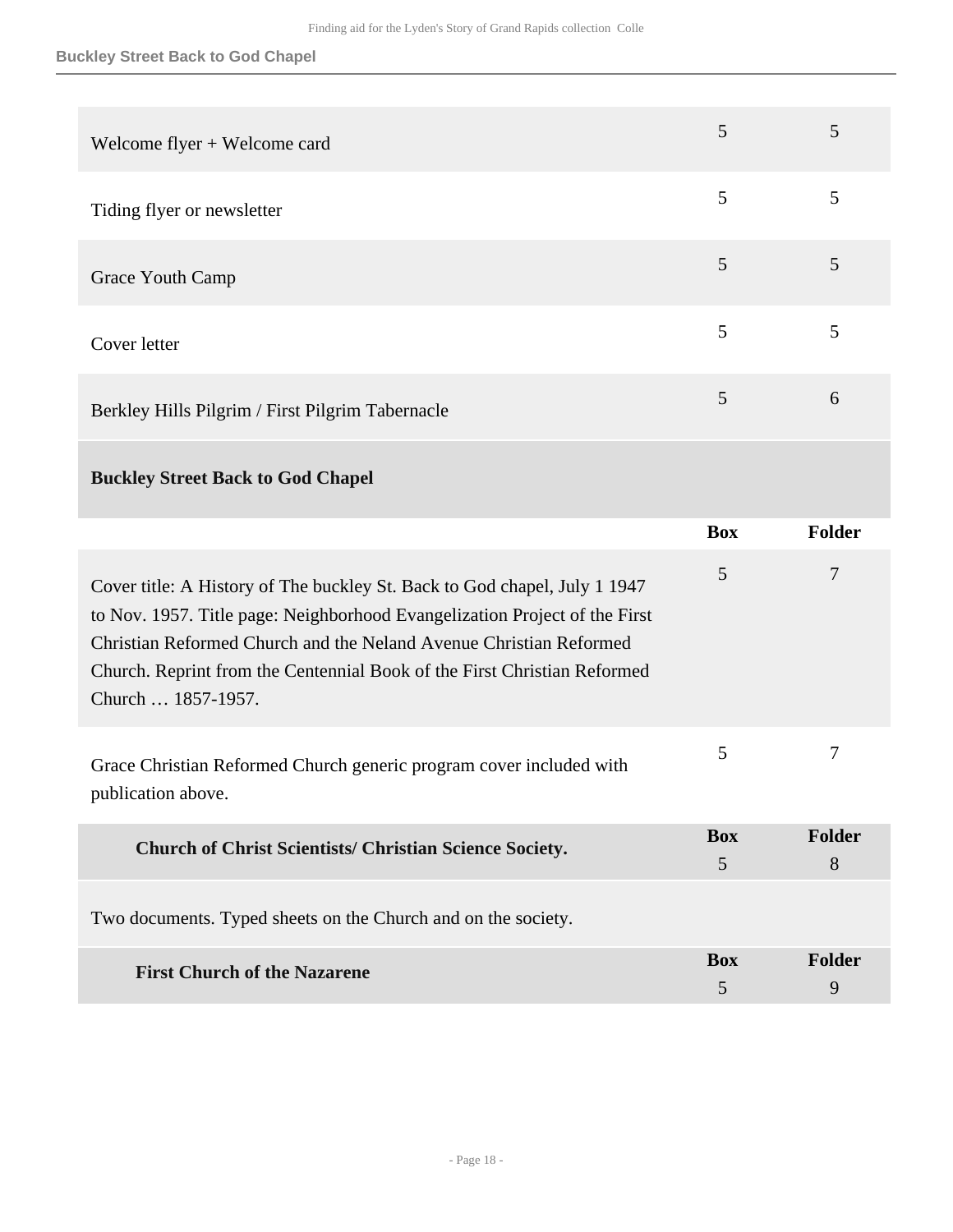#### Letter

## **Churches of God in Christ.**

|                                                                                                                                                                                                                        | <b>Box</b> | Folder        |
|------------------------------------------------------------------------------------------------------------------------------------------------------------------------------------------------------------------------|------------|---------------|
| Includes notes on nine different churches: 1. Mother Church 2. Sherman<br>St. Church 3. Davis Chapel 4. Franklin & Thompson Court 5. Potter<br>Temple of God in Christ 6. Faith 7. Matthew 8. Franklin St. 9. Missions | 5          | 10            |
| <b>Faith Assembly of God</b>                                                                                                                                                                                           |            |               |
|                                                                                                                                                                                                                        | <b>Box</b> | <b>Folder</b> |
| Service of Dedication Program (2)                                                                                                                                                                                      | 5          | 11            |
| <b>Latter Day Saints (Mormons)</b>                                                                                                                                                                                     |            |               |
|                                                                                                                                                                                                                        | <b>Box</b> | <b>Folder</b> |
| History / Ruby L. Hunt, historian, with coer letter.                                                                                                                                                                   | 5          | 12            |
| Pertinent Facts pertaining to the Building, Grand Rapids Ward, Church of<br>Jesus Christ of latter Day Saints  Has Salt Lake City Temple on front of<br>what appears to be a generic program used for this report.     | 5          | 12            |
| <b>Muhammad's Mosque</b>                                                                                                                                                                                               |            |               |
|                                                                                                                                                                                                                        | <b>Box</b> | <b>Folder</b> |
| A Brief History  May 18, 1964.                                                                                                                                                                                         | 5          | 13            |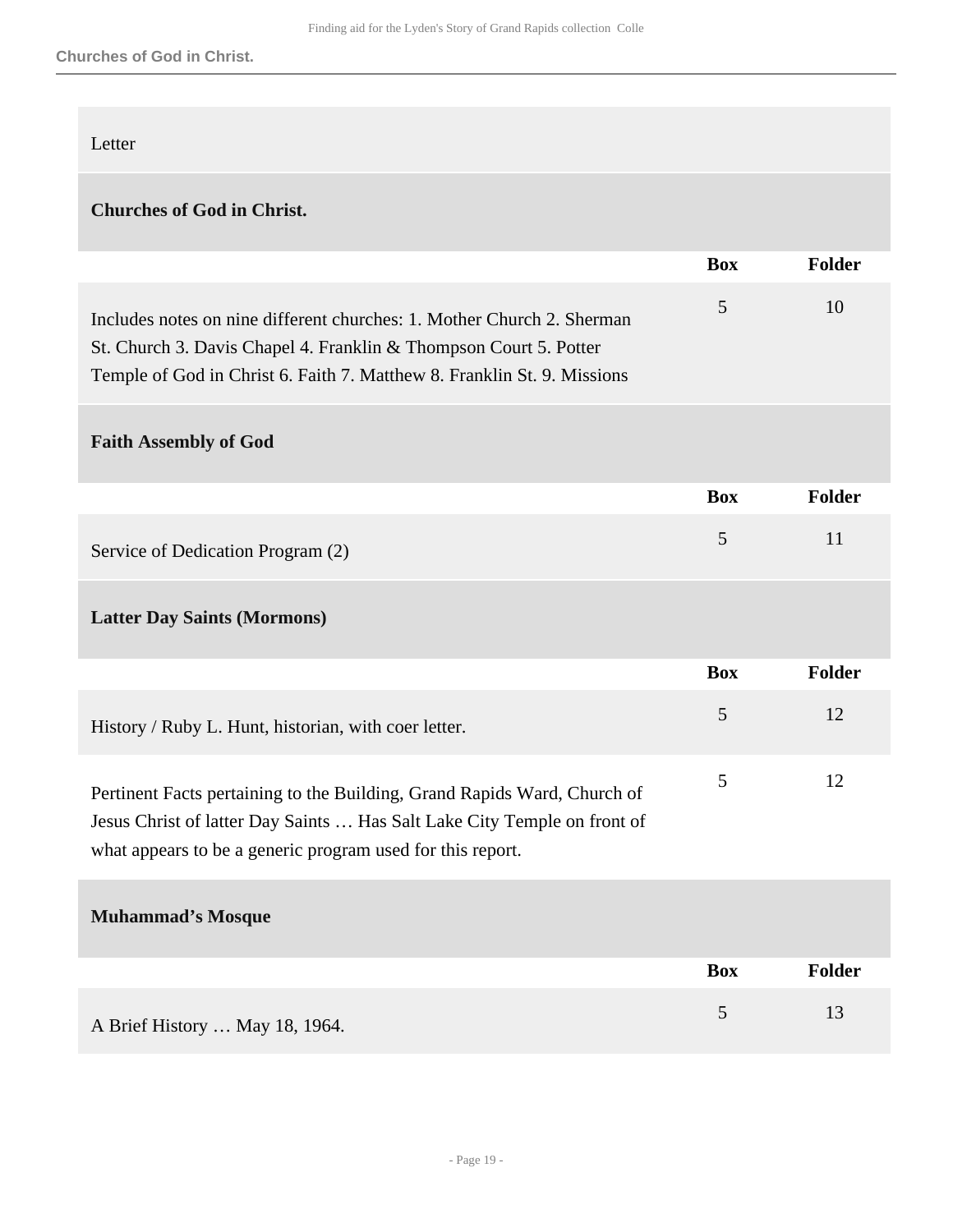## **Religious Counseling Center Church**

|                                                                                                                  | <b>Box</b>     | Folder        |
|------------------------------------------------------------------------------------------------------------------|----------------|---------------|
| Creative Growth through Religious Counseling. Pamphlet.                                                          | 5              | 14            |
| MARC : Michigan Association of Religious Counselors.                                                             | 5              | 14            |
| Bringing to Remembrance                                                                                          | $\mathfrak{S}$ | 14            |
| Counseling families with College Age Students                                                                    | 5              | 14            |
| Flyer with map                                                                                                   | 5              | 14            |
| Religious Counseling Center with articles by Rev. Yoder.                                                         | 5              | 14            |
| Plainfield Center flyer with map                                                                                 | 5              | 14            |
| Rev. Yoders business card. 2                                                                                     | 5              | 14            |
| Cover letter.                                                                                                    | $\mathfrak{S}$ | 14            |
| <b>Seventh Day Adventist</b>                                                                                     |                |               |
|                                                                                                                  | <b>Box</b>     | <b>Folder</b> |
| Brief History of Central Seventh-Day Adventist Church / Elder Charles R.<br>Lickey, Pastor. 2 copies of 1 sheet. | 5              | 15            |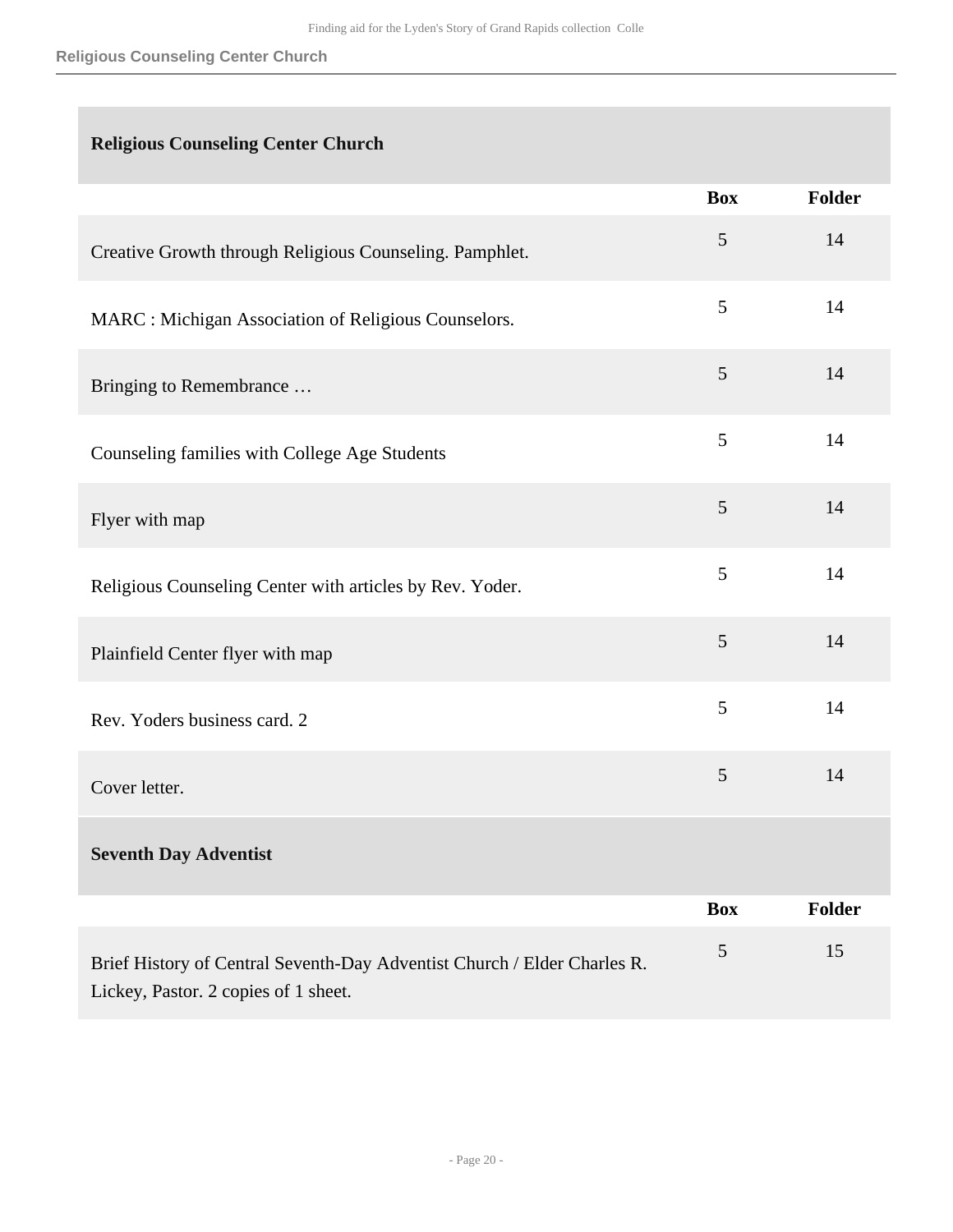### **Unity Church**

|                          | <b>Box</b> | <b>Folder</b> |
|--------------------------|------------|---------------|
| History. 2 typed sheets. |            | 16            |

#### **Notes**

### **Scope and Contents note**

Separated Document. Not local. Facts concerning the New Testament Church / by P.H. Welshimer.

|                                                             | <b>Box</b> | Folder |
|-------------------------------------------------------------|------------|--------|
| Cass Avenue Church of God                                   | 5          | 17     |
| Universal Spiritual Church of Truth                         | 5          | 17     |
| St. Mary's Spiritual Church                                 | 5          | 17     |
| Temple Bethel of the Assemblies of God                      | 5          | 17     |
| Mexican churches                                            | 5          | 17     |
| Religious Society of Friends (Quakers)                      | 5          | 17     |
| Good Shepherd Church. Non-denominational                    | 5          | 17     |
| Park (First) Congregational Church, United Church of Christ |            |        |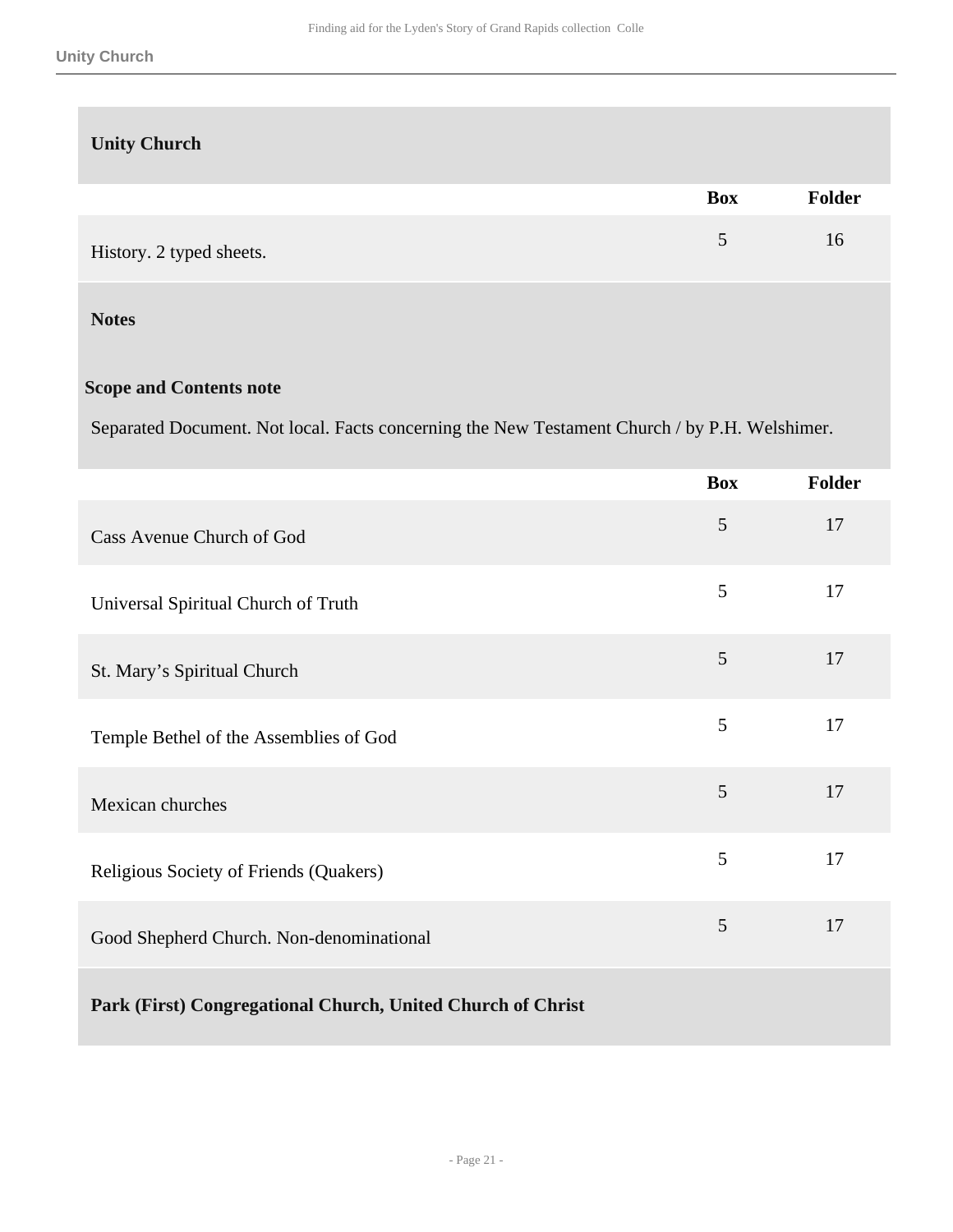### **Park (First) Congregational Church, United Church of Christ**

|                                                                                                                                                           |            | <b>Box</b> |
|-----------------------------------------------------------------------------------------------------------------------------------------------------------|------------|------------|
| Park Congregational Church, United Church of Christ                                                                                                       |            | 5          |
| Proposed Plans for the Enlargement and Improvement of Park (First) Congregational<br>Church, 1929.                                                        |            | 4.5        |
|                                                                                                                                                           | <b>Box</b> | Folder     |
| The Story of Park Congregational Church and its Windows, Grand Rapids,<br>Mich.: Tradesman Co., 1916. Gift of Albert Hyma. Tiffany.                       | 5          | 18         |
| The New Park Church  1950. Remodeling plans with a centerfold<br>rendering by architects, Rindge & Rindge, and a floor plan on the back<br>outside cover. | 5          | 19         |
| By-Laws of First Congregational Church, Jan. 18, 1961.                                                                                                    | 5          | 20         |
| The Way of Worship. 4 Sermons. Including a flyer on the chapel windows<br>attached to 2.                                                                  | 5          | 21         |
| Cover Letter from Rev. Allen, Assistant Minister + Program. Service of<br>Ordination and Installation John M. Allen. 1963.                                | 5          | 22         |
| Program. Women's Fellowship. Directory, 1963-1964                                                                                                         | 5          | 23         |
| 77th Annual Meeting. Women's Fellowship, May 5, 1965.                                                                                                     | 5          | 24         |
| [List of Women's Groups?] Arnold Ten  Ellen L. Baker Ten                                                                                                  | 5          | 25         |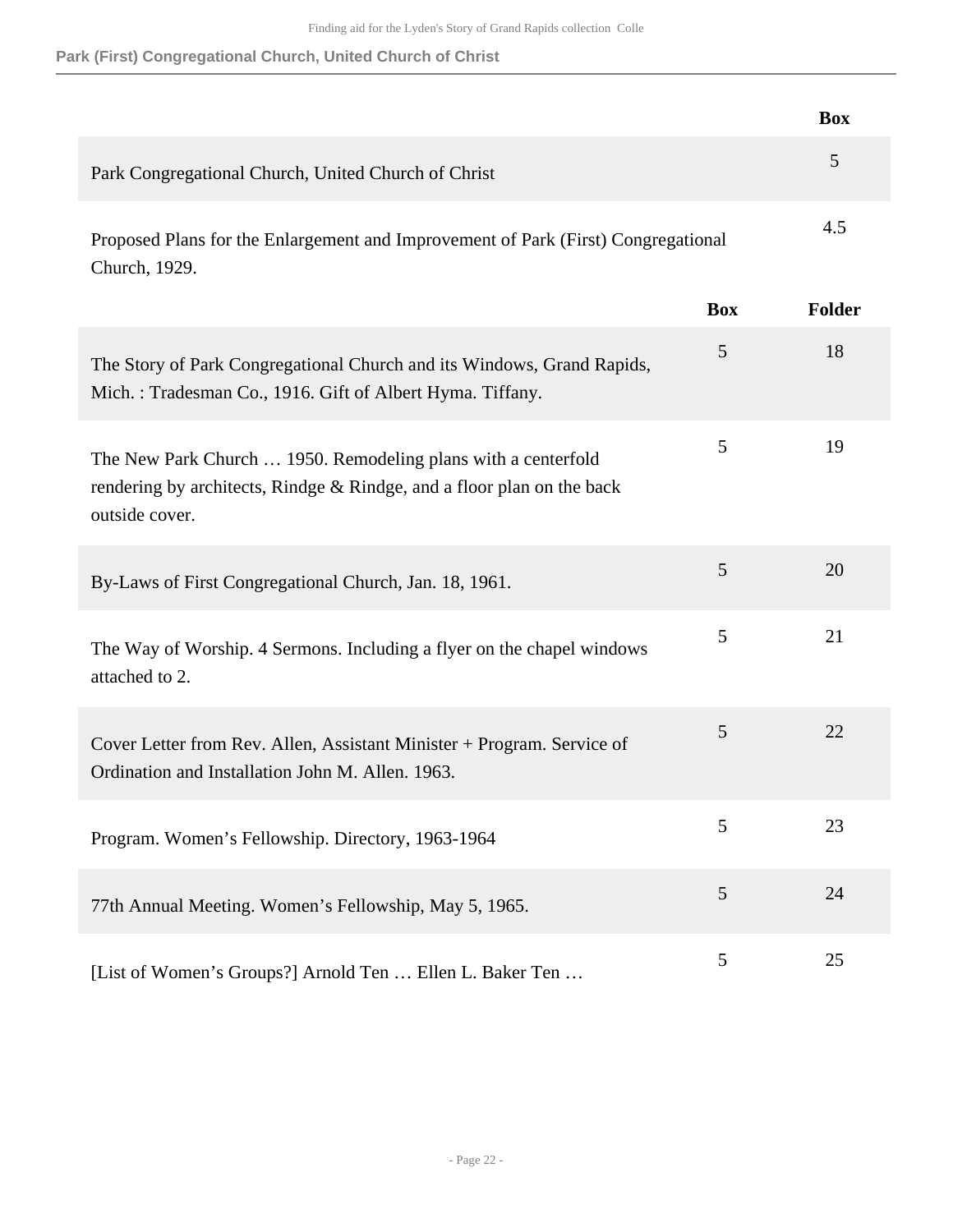## **Presbyterian Churches**

|                                                                                                                                                                                                             | <b>Box</b> | Folder |
|-------------------------------------------------------------------------------------------------------------------------------------------------------------------------------------------------------------|------------|--------|
| 1855-1905, First Presbyterian Church. Address delivered Oct. 23, 1905,<br>on the occasion of the 50th Anniversary of the 1st Presbyterian Church<br>1855-1905. Has: R.B. Vander Veen stamped on front page. | 5          | 18     |
| <b>Immanuel</b>                                                                                                                                                                                             |            |        |
|                                                                                                                                                                                                             | <b>Box</b> | Folder |
| Dedication Program, Immanuel Presbyterian Church, Madison Ave. &<br>Oakdale St., Feb. 1954.                                                                                                                 | 5          | 18     |
| Golden Jubilee, Sept. 10-17, 1939. 1889-1939                                                                                                                                                                | 5          | 18     |
| 60th Anniversary. Sept. 11, 1949.                                                                                                                                                                           | 5          | 18     |
| Diamond Jubilee, 1889-1964; 60th Anniversary, Sept. 1949; Golden<br>Jubilee, $1889-1939 +$ gold token.                                                                                                      | 5          | 18     |
| <b>Bookmark</b>                                                                                                                                                                                             | 5          | 18     |
| Organ Dedication program                                                                                                                                                                                    | 5          | 18     |
| We are about our Father's Business. Rendering & plans of new building.                                                                                                                                      | 5          | 18     |
| Westminster.                                                                                                                                                                                                |            |        |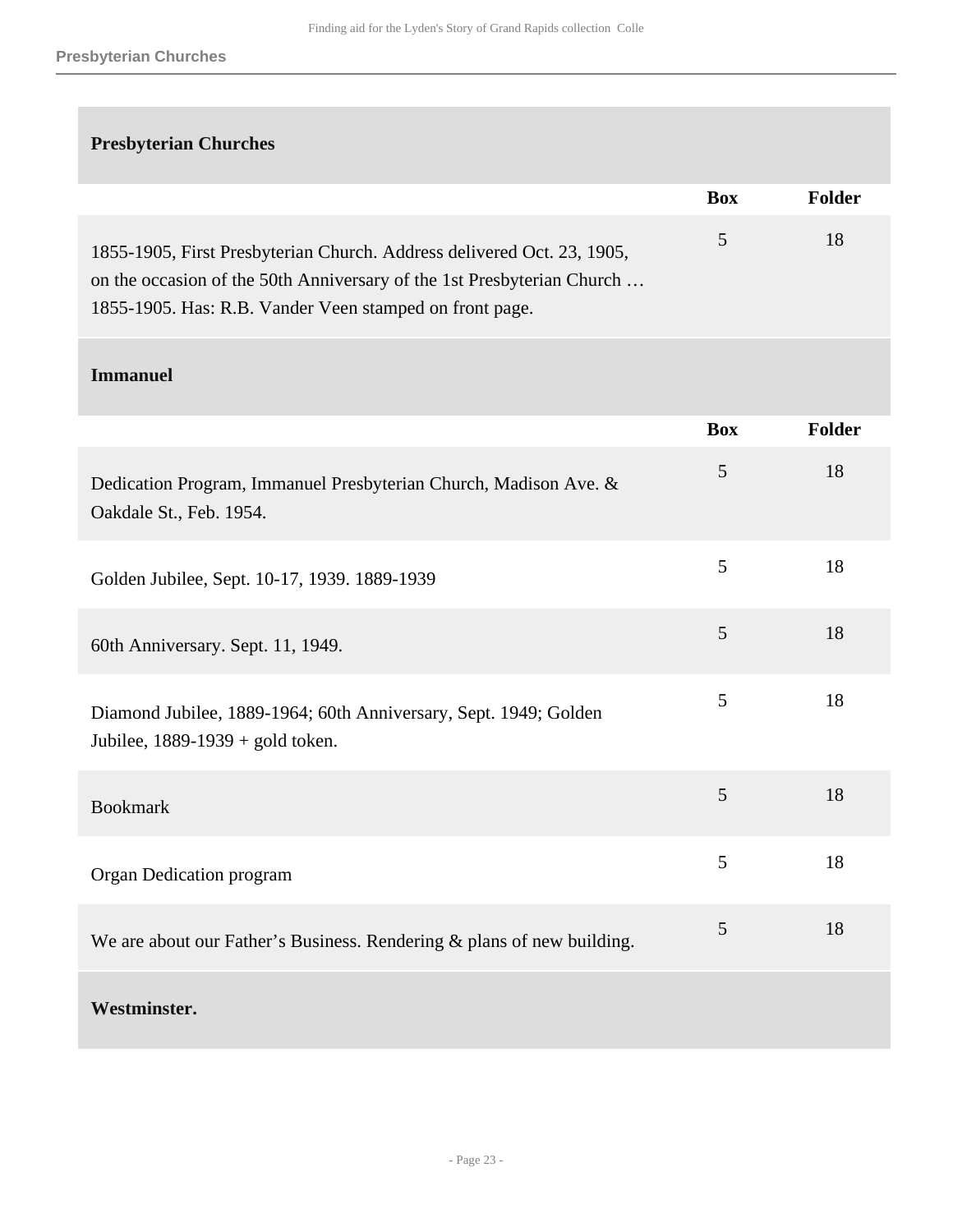|                                                                                                                                              |                | <b>Box</b>    |
|----------------------------------------------------------------------------------------------------------------------------------------------|----------------|---------------|
| 1861-1961 Booklet. $+ 2$ letters.                                                                                                            |                | 4.5           |
| <b>Reformed Churches by the Numbers</b>                                                                                                      |                |               |
|                                                                                                                                              | <b>Box</b>     | <b>Folder</b> |
| Third Reformed Church. 75th Anniv., 1875-1950.                                                                                               | $\overline{4}$ | 18            |
| Fourth. The Dedication Services, Apr. 1956, Fourth Reformed Church                                                                           | $\overline{4}$ | 19            |
| Fifth. Dedicated to the Glory of God, Fifth Reformed church, Dec. 1957 (2)<br>copies)                                                        | $\overline{4}$ | 20            |
| Seventh. 2 typed sheets. Gerrit Lemmink                                                                                                      | $\overline{4}$ | 21            |
| Eighth. Our Book of Memories, 1891-1941, Eighth Reformed Church                                                                              | $\overline{4}$ | 22            |
| Ninth. Wolkman data letter.                                                                                                                  | $\overline{4}$ | 23            |
| <b>Reformed Churches</b>                                                                                                                     |                |               |
|                                                                                                                                              |                | <b>Box</b>    |
| Fifty Years of Progress  Bethany Reformed Church, Apr. 1943 + Jan. 19, 1964<br>$program + Supplement 1964 + Clipping with Missionary names.$ |                | 5.5           |
| <b>Eastmont Reformed</b>                                                                                                                     |                | 5.5           |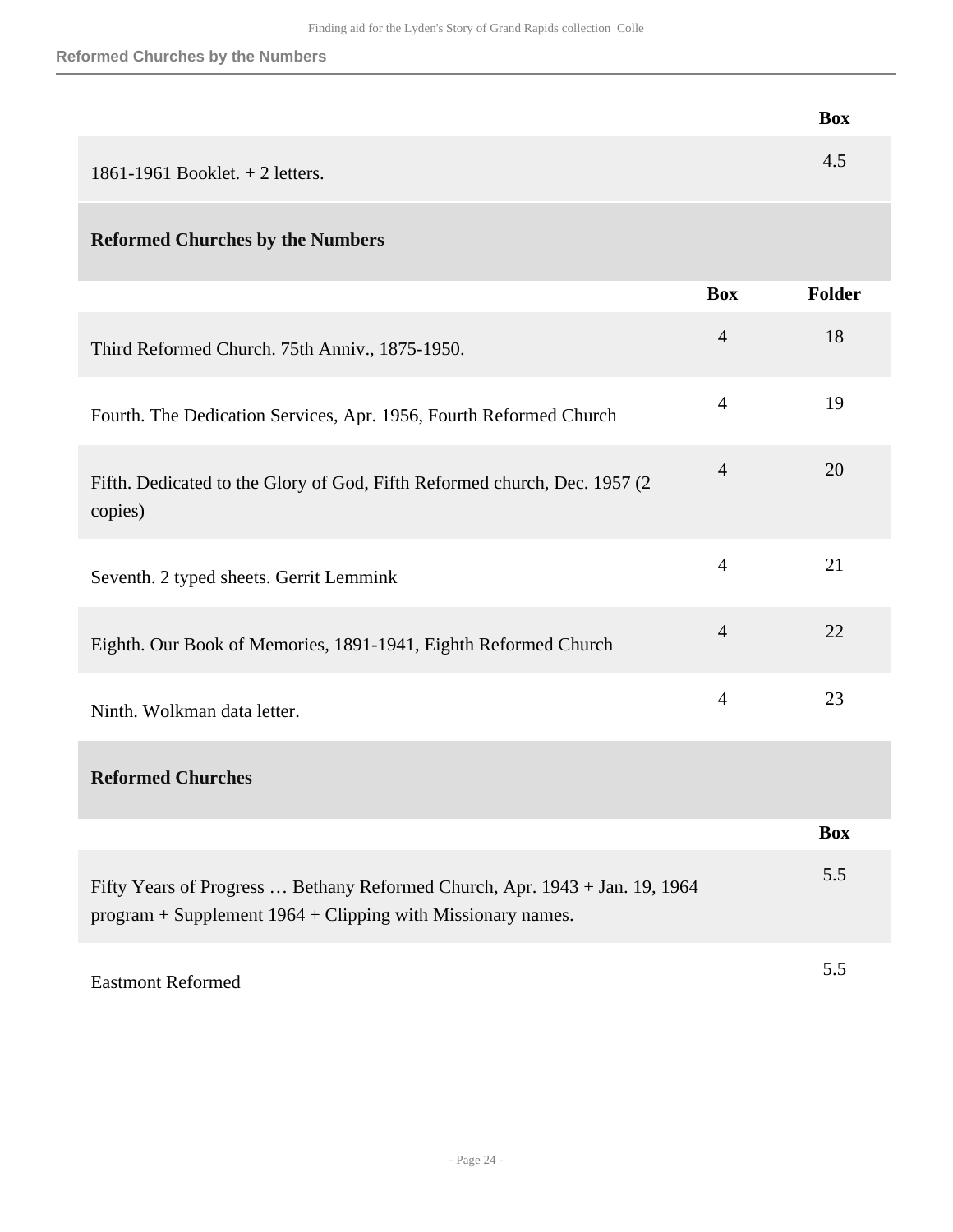| Faith Reformed Church, Dedication, Jan. 1962                                                                                                          | 5.5        |
|-------------------------------------------------------------------------------------------------------------------------------------------------------|------------|
| Grace Reformed Church, Wyoming, May 1964. Service of Dedication. (2 copies)                                                                           | 5.5        |
| History of Hope Reformed Church, Kalamazoo Ave. & Burton St. SE / Dr. G. P.<br>Bosscher, Historian. May 18, 1964. (6 typed sheets; 2 copies/versions) | 5.5        |
| Immanuel Reformed Church, 1907-1957. Fiftieth Anniv. (2 copies)                                                                                       | 5.5        |
| Richmond Reformed Church, Dedication Services, Education Building, 1961 (2 copies)                                                                    | 5.5        |
| Trinity Reformed Church. Semi-Centennial, 1908-1958                                                                                                   | 5.5        |
|                                                                                                                                                       |            |
| <b>Various Correspondence</b>                                                                                                                         |            |
|                                                                                                                                                       | <b>Box</b> |
| Aberdeen Reformed                                                                                                                                     | 5.5        |
| <b>Calvery Reformed</b>                                                                                                                               | 5.5        |
| <b>Garfield Park Reformed</b>                                                                                                                         | 5.5        |
| History Oakview Reformed Church, 3964 Benjamin NE.                                                                                                    | 5.5        |
| Remembrance Reformed Church History                                                                                                                   | 5.5        |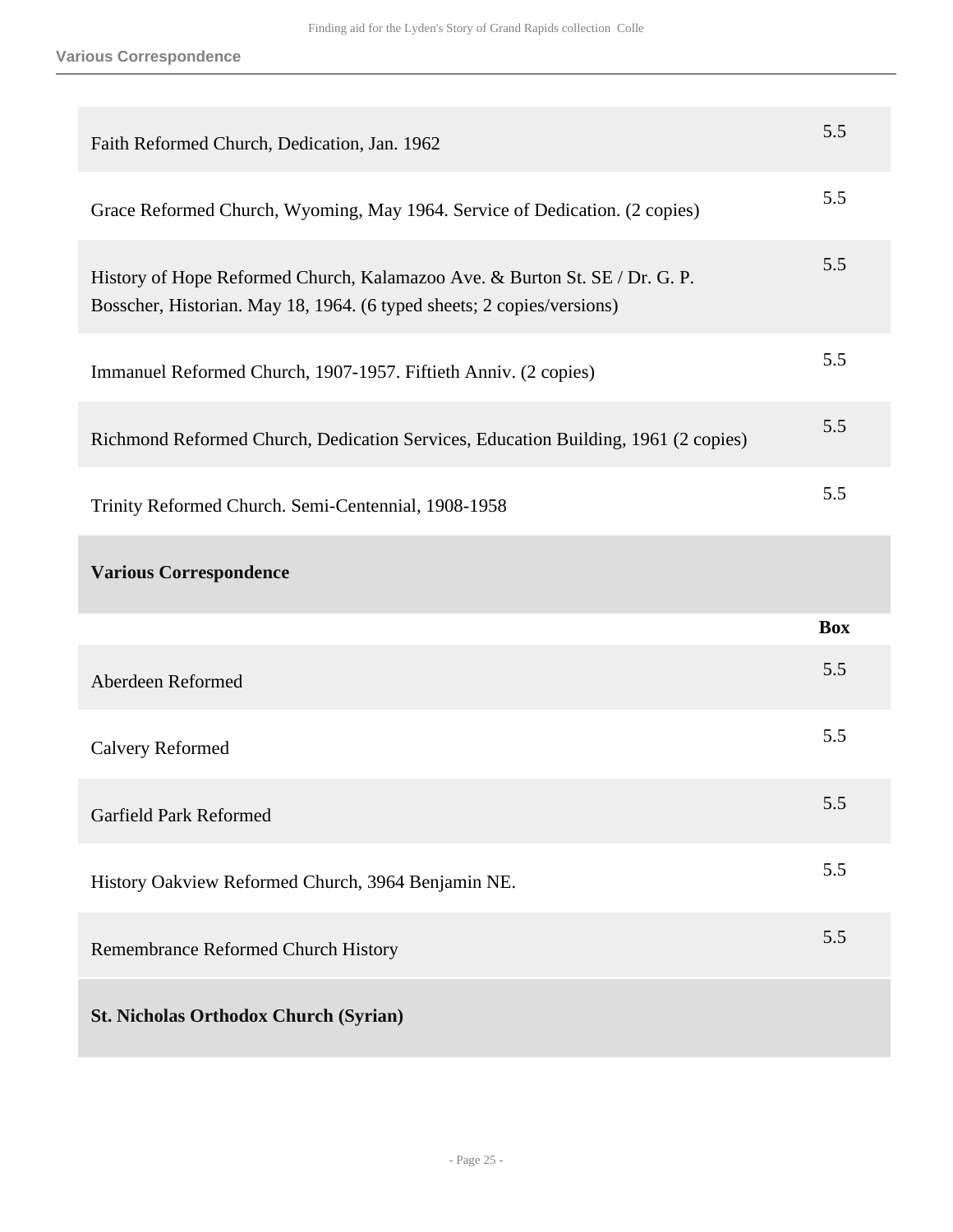|                                                                                                                                                                                                                                                                                        | <b>Box</b> |
|----------------------------------------------------------------------------------------------------------------------------------------------------------------------------------------------------------------------------------------------------------------------------------------|------------|
| Three typed sheets. Aug. 10, 1964, submitted by Rt. Rev. Protosyngles Ellis Khouri.                                                                                                                                                                                                    | 5.5        |
| <b>Organizations</b>                                                                                                                                                                                                                                                                   |            |
| Grand Rapids Art Association / Grand Rapids Art Gallery / Grand Rapids Art Museum (6 documents +<br>copies)                                                                                                                                                                            |            |
|                                                                                                                                                                                                                                                                                        | <b>Box</b> |
| Constitution and By-Laws of the Grand Rapids Art Association. Adopted Sept. 1959.                                                                                                                                                                                                      | 6          |
| History of the Grand Rapids Art Gallery, 1835-1961 (2 typed pages)                                                                                                                                                                                                                     | 6          |
| Synopsis of History (2 copies of 1 page document) + History of Children's Education<br>Department of the Grand Rapids Art Gallery, 1942/43 to 1962/63 (1 copy of 3 page<br>document + Comparative Figures Children's Education Department, 1958-1962 (2 legal<br>sized charts, folded) | 6          |
| Director's Annual Report. Grand Rapids Art Gallery. 1961/1962 / Walter H. McBride,<br>Director.                                                                                                                                                                                        | 6          |
| <b>Reminiscences</b>                                                                                                                                                                                                                                                                   |            |
| 1986.187.                                                                                                                                                                                                                                                                              |            |
| <b>Scope and Contents note</b>                                                                                                                                                                                                                                                         |            |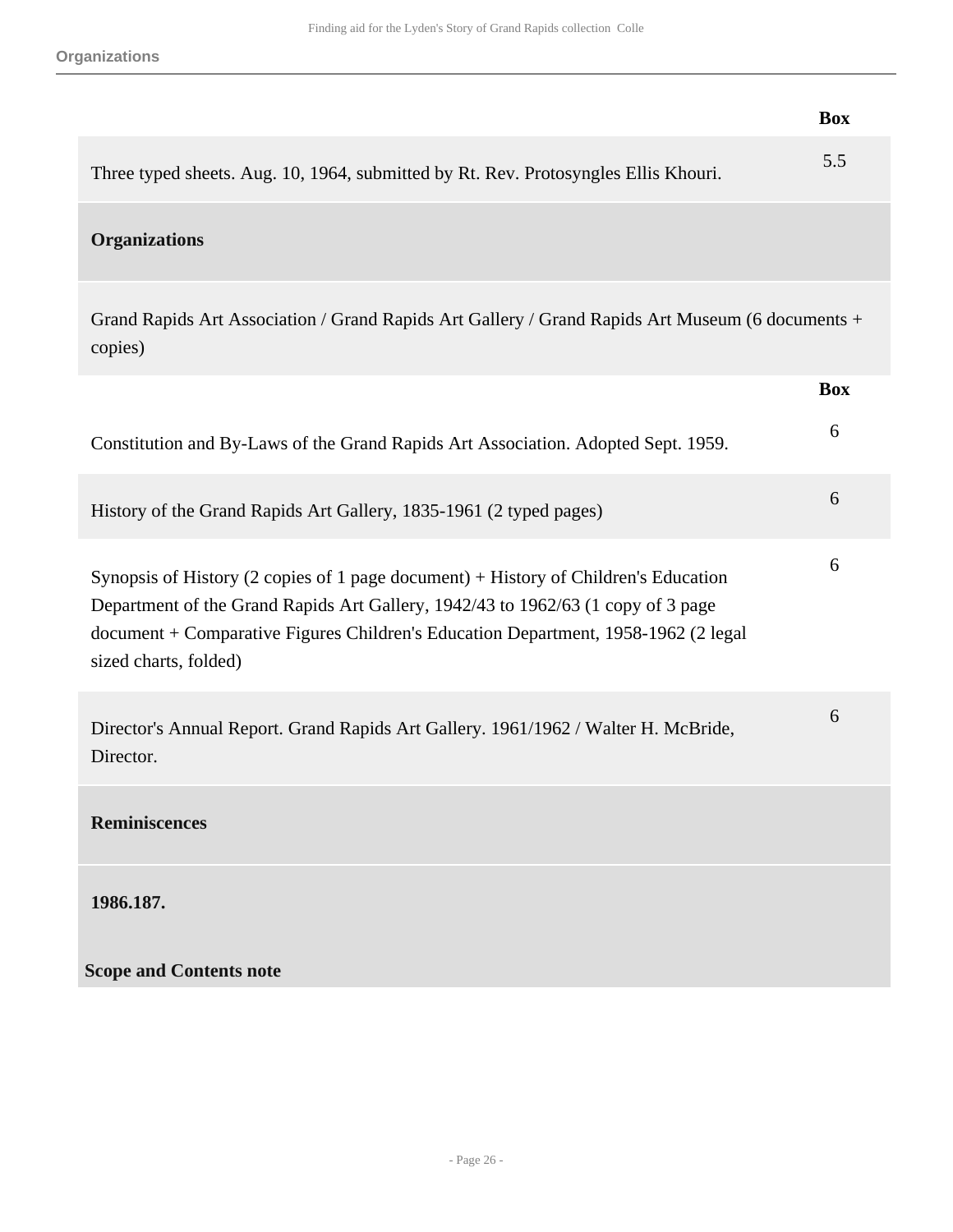The presence of this accession number accompanying this material indicates that it was separated from the collection, and accessioned as a separate item in the massive 1986 project. This is probably the fate of numerous other items which were actually received as part of the Lydens project, as well.

|                                                                                                                                                                                                                                                                                                                                             | <b>Box</b> |
|---------------------------------------------------------------------------------------------------------------------------------------------------------------------------------------------------------------------------------------------------------------------------------------------------------------------------------------------|------------|
| "From the Desk of George Jackoboice" Re telephone call with Louis J. Hake & George<br>A. Jackoboice, Nov. 13, 1965.                                                                                                                                                                                                                         | 6          |
| Letter. Nov. 27, 1965. to GR Historical Commission from Monarch Road Machinery Co.<br>with attached photocopy of invoice header and business card(?) for Joseph Jackoboice of<br>West Side Iron Works.                                                                                                                                      | 6          |
| Letter. Mar. 17, 1966. to George A. Jackoboice from Lydens.                                                                                                                                                                                                                                                                                 | 6          |
| Excerpts from the Utley family record "Other Days and Other Ways, 1882-1909 by<br>Blanche U. Miller." 3 typed sheets with "P-11" in red ink upper right + typed note to Lee<br>from Cy. "In the stage coach days of the 1840's " RE: Damon Hatch stone house, on<br>Rose, later Cherry St. [stood opposite the Morris house still standing] | 6          |
| Typed note on Perkins home location.                                                                                                                                                                                                                                                                                                        | 6          |
| <b>Hake Family History &amp; Reminiscences</b>                                                                                                                                                                                                                                                                                              |            |
|                                                                                                                                                                                                                                                                                                                                             | <b>Box</b> |
| History. William Hake Family. 16 sheets?                                                                                                                                                                                                                                                                                                    | 6          |
| Hake Family History. William and Anna Maria Hake. 5 sheets                                                                                                                                                                                                                                                                                  | 6          |
| As I Remember, Feb. 28, 1963. 2 sheets                                                                                                                                                                                                                                                                                                      | 6          |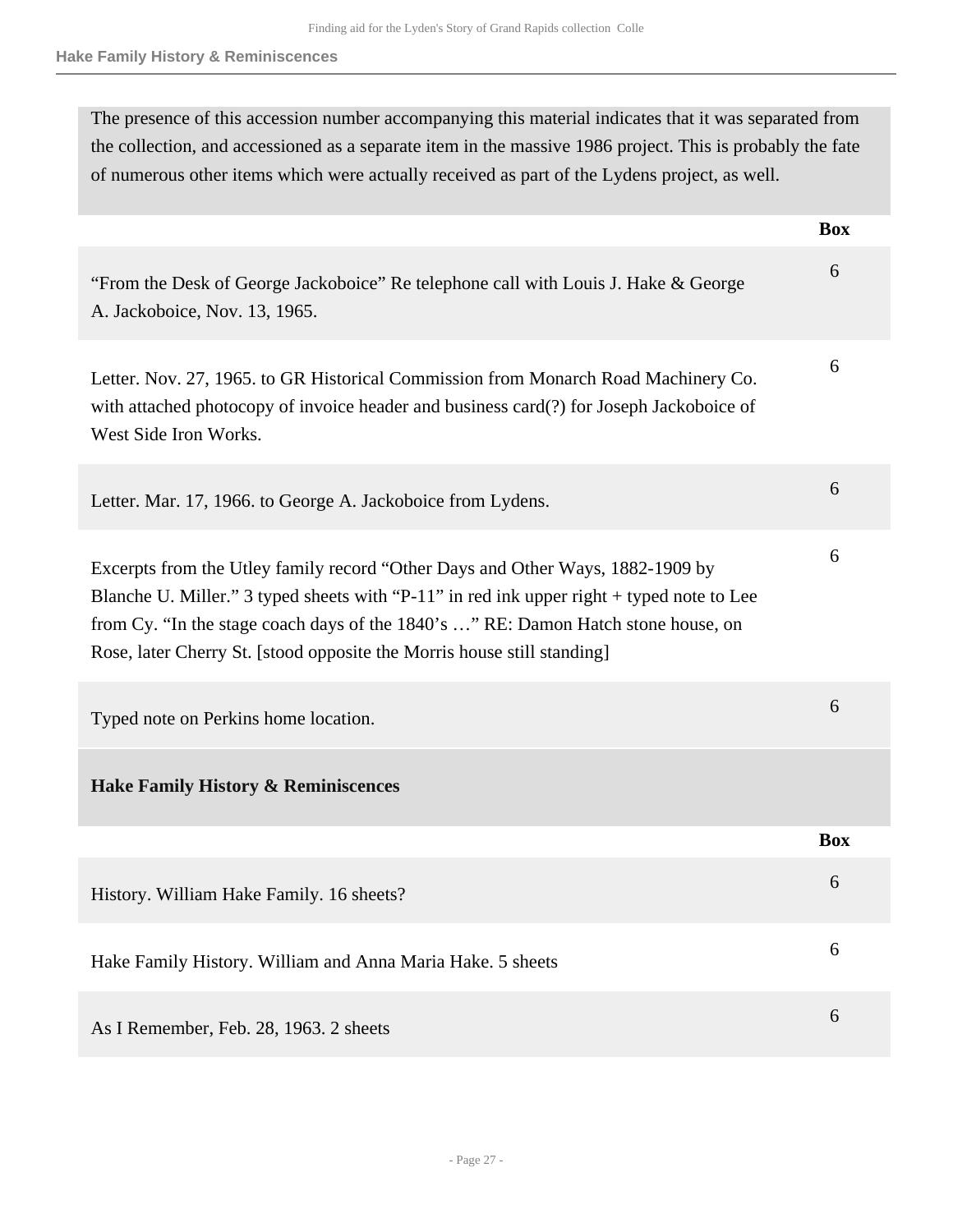| "My Father William Hake gave me few rules " 1 sheets                                                                                            | 6          |
|-------------------------------------------------------------------------------------------------------------------------------------------------|------------|
| Brunswick Balke Co. 1 sheet                                                                                                                     | 6          |
| Old business places located in the early days of Grand Rapids, on Canal St., now Monroe<br>Ave. 4 sheets                                        | 6          |
| North side Monroe between Pearl and Monroe Market. 1 sheet                                                                                      | 6          |
| Crescent Park. 1 paragraph                                                                                                                      | 6          |
| [The Plaster Mines]  Dummy Line  As it was told to me  A trip down Grand River<br>to Grand Haven  Reeds Lake the Hill Gang  Base Ball Parks.    | 6          |
|                                                                                                                                                 |            |
| <b>Remembrances of Margaret(?) Watrous Proctor (Mrs. Frank)</b>                                                                                 |            |
|                                                                                                                                                 | <b>Box</b> |
| Obituary. Henry S. Watrous. Copied from the Grand Rapids Eagle, May 10, 1882.<br>Typed.                                                         | 6          |
| Copied from a newspaper clipping entitles "The Yesterday of Grand Rapids" by Capt.<br>Charles Belknap. Grand Rapids Eagle, May 10, 1882. Typed. | 6          |
| Some facts & some memories. 9 sheets, handwritten, blue ink.                                                                                    | 6          |
| Invoice. J.J. Gibbs, agent for H.S. Wartrous  lumber, shingles.                                                                                 | 6          |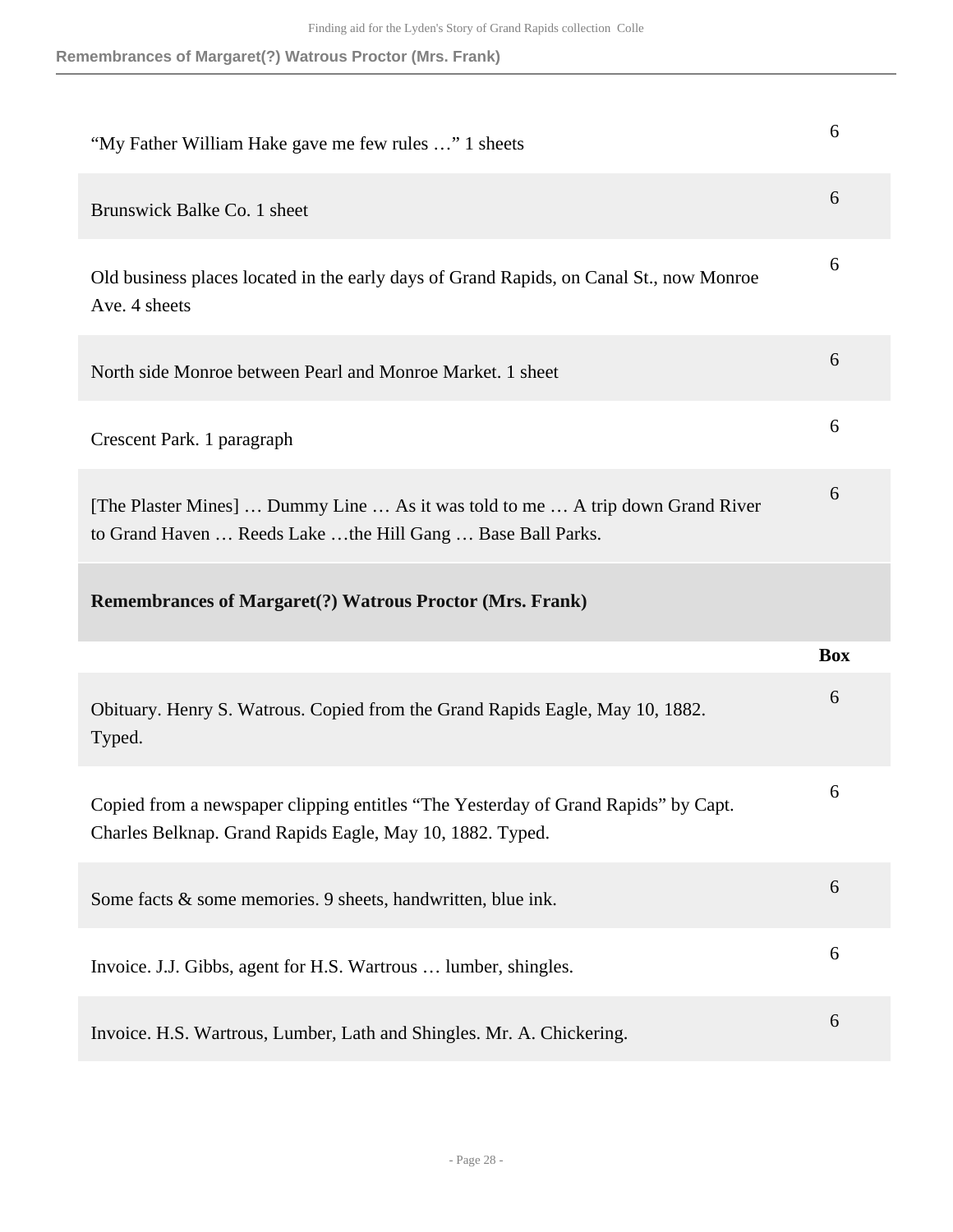<span id="page-28-0"></span>

| Invoice. H.S. Wartrous,  Lumber  Lake F.O. Newaygo, Co., Mich.                                         | 6                |
|--------------------------------------------------------------------------------------------------------|------------------|
| Clipping. Mar. 6, 1939. Symbolic Gavel Presented Insurance Men.                                        | 6                |
| ? 30, 1936. Mrs. Ernest B. fisher, Alumna of Class of 1869, is oldest living Central High<br>Graduate. | 6                |
| Series III. Card File / Computer File                                                                  |                  |
|                                                                                                        | <b>Box</b>       |
| Biography A-G                                                                                          | <b>LC</b> 01     |
| Biography H-R                                                                                          | LC 02            |
| Biography S-Z; Celebration; Cemeteries                                                                 | LC 03            |
| Churches Part 1                                                                                        | <b>LC 04</b>     |
| <b>Churches Part 2</b>                                                                                 | LC <sub>05</sub> |
| Churches Part 3; City Growth Part 1                                                                    | LC 06            |
| City Growth Part 2; Colleges; Commerce. Part 1                                                         | LC07             |
| Commerce Part 2                                                                                        | $LC$ 08          |
| Commerce Part 3                                                                                        | LC 09            |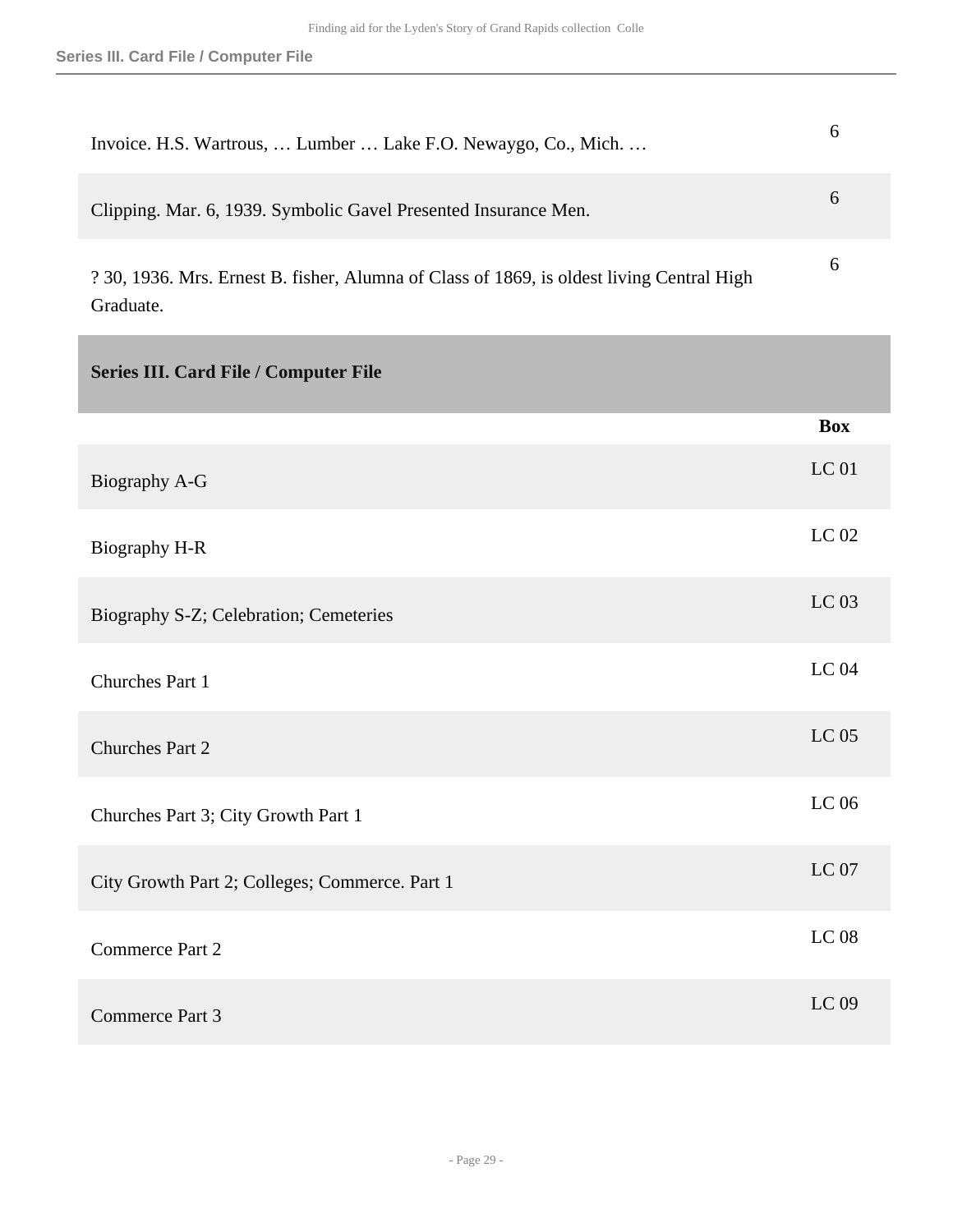| Communications; Culture Part 1                                           | $LC$ 10          |
|--------------------------------------------------------------------------|------------------|
| <b>Culture Part 2</b>                                                    | <b>LC</b> 11     |
| Culture Part 3; Ethnology Part 1 (Culture-Music section missing, 3/2006) | LC $12$          |
| Ethnology Part 2; Finance                                                | LC 13            |
| Fire                                                                     | LC 14            |
| General                                                                  | LC 15            |
| Hotels; Industry Part 1                                                  | LC 16            |
| <b>Industry Part 2</b>                                                   | LC 17            |
| <b>Industry Part 3</b>                                                   | <b>LC 18</b>     |
| Labor; Law Part 1                                                        | LC 19            |
| Law Part 2                                                               | LC <sub>20</sub> |
| Medicine Part 1                                                          | LC 21            |
| Medicine Part 2                                                          | $LC$ $22\,$      |
| Military Part 1                                                          | LC 23            |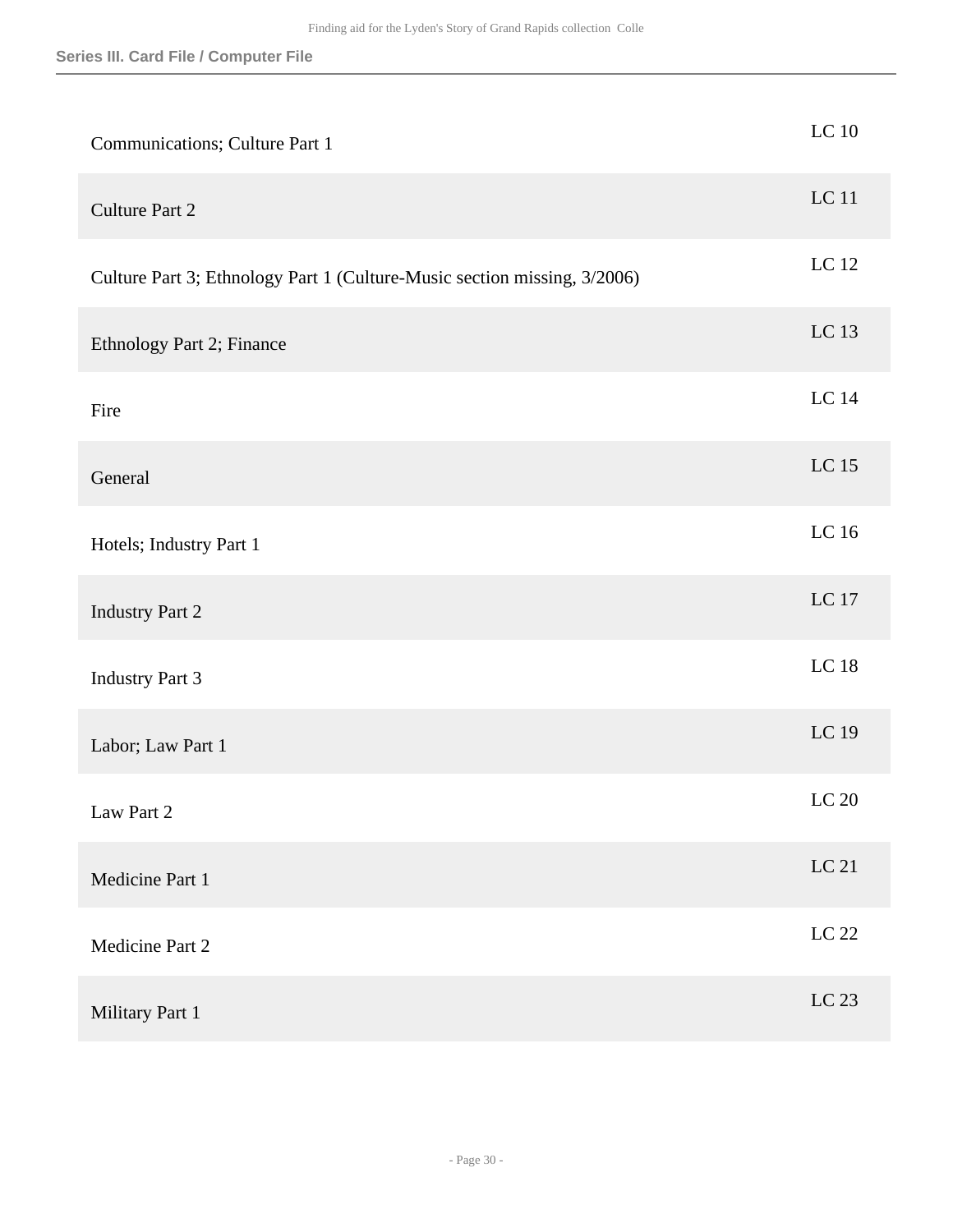| Military Part 2                                 | LC 24       |
|-------------------------------------------------|-------------|
| Municipal Gov't Part 1                          | LC 25       |
| Municipal Gov't Part 2                          | LC 26       |
| Municipal Gov't Part 3                          | LC 27       |
| Municipal Gov't Part 4                          | $LC$ $28\,$ |
| <b>Organizations Part 1</b>                     | LC 29       |
| Organizations Part 2; Parks and Playgrounds     | LC 30       |
| Police Part 1                                   | LC 31       |
| Police Part 2; Politics Part 1                  | LC 32       |
| Politics Part 2                                 | LC 33       |
| Press; Public Buildings; Public Service. Part 1 | LC 34       |
| <b>Public Service Part 2</b>                    | $LC$ 35     |
| Public Service Part 3; River                    | LC $36$     |
| Recreation; Schools Part 1                      | LC 37       |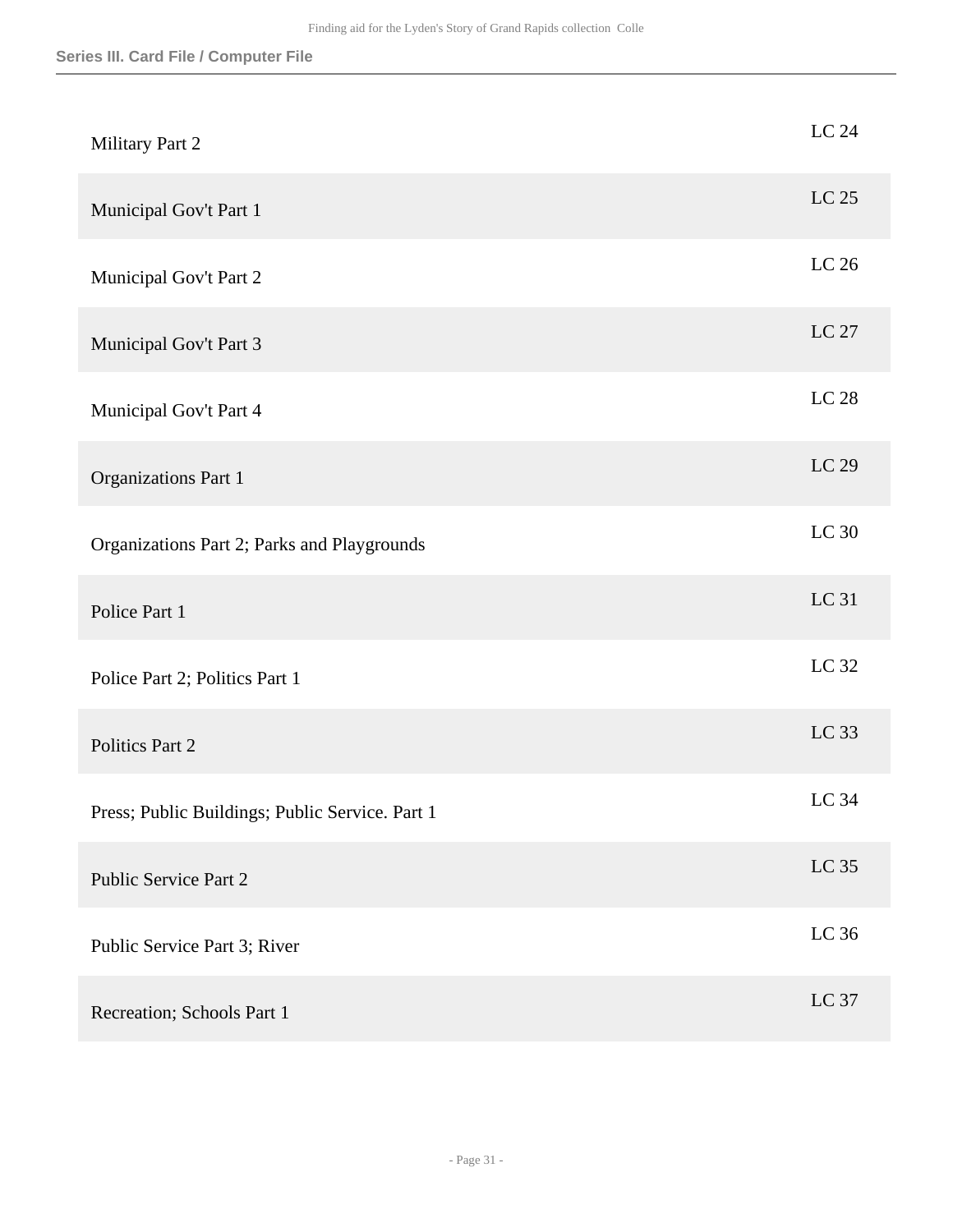<span id="page-31-0"></span>

| Schools Part 2                                                                                                                                                        |              | LC 38          |
|-----------------------------------------------------------------------------------------------------------------------------------------------------------------------|--------------|----------------|
| Schools Part 3                                                                                                                                                        |              | LC 39          |
| Schools Part 4; Sports Part 1                                                                                                                                         |              | <b>LC 40</b>   |
| Sports Part 2; Transportation Part 1                                                                                                                                  |              | LC 41          |
| <b>Transportation Part 2</b>                                                                                                                                          |              | LC 42          |
| Welfare Part 1                                                                                                                                                        |              | LC 43          |
| Welfare Part 2; Weather; Anecdotes                                                                                                                                    |              | <b>LC 44</b>   |
| <b>Series IV. Historical Documents</b>                                                                                                                                |              |                |
| Photographs                                                                                                                                                           |              |                |
|                                                                                                                                                                       | <b>Box</b>   | <b>Folder</b>  |
| Photos of Grand Rapids at the time of the publication.                                                                                                                | $\mathbf{1}$ | $\mathbf{2}$   |
| First Pilgrim Tabernacle Church, Fountain at Bostwick. - Where the<br>GRPL "Michigan Room" was housed from x to x Ryerson Building visible<br>on Library and Bostwick | $\mathbf{1}$ | $\overline{2}$ |
|                                                                                                                                                                       | $\mathbf{1}$ | $\overline{2}$ |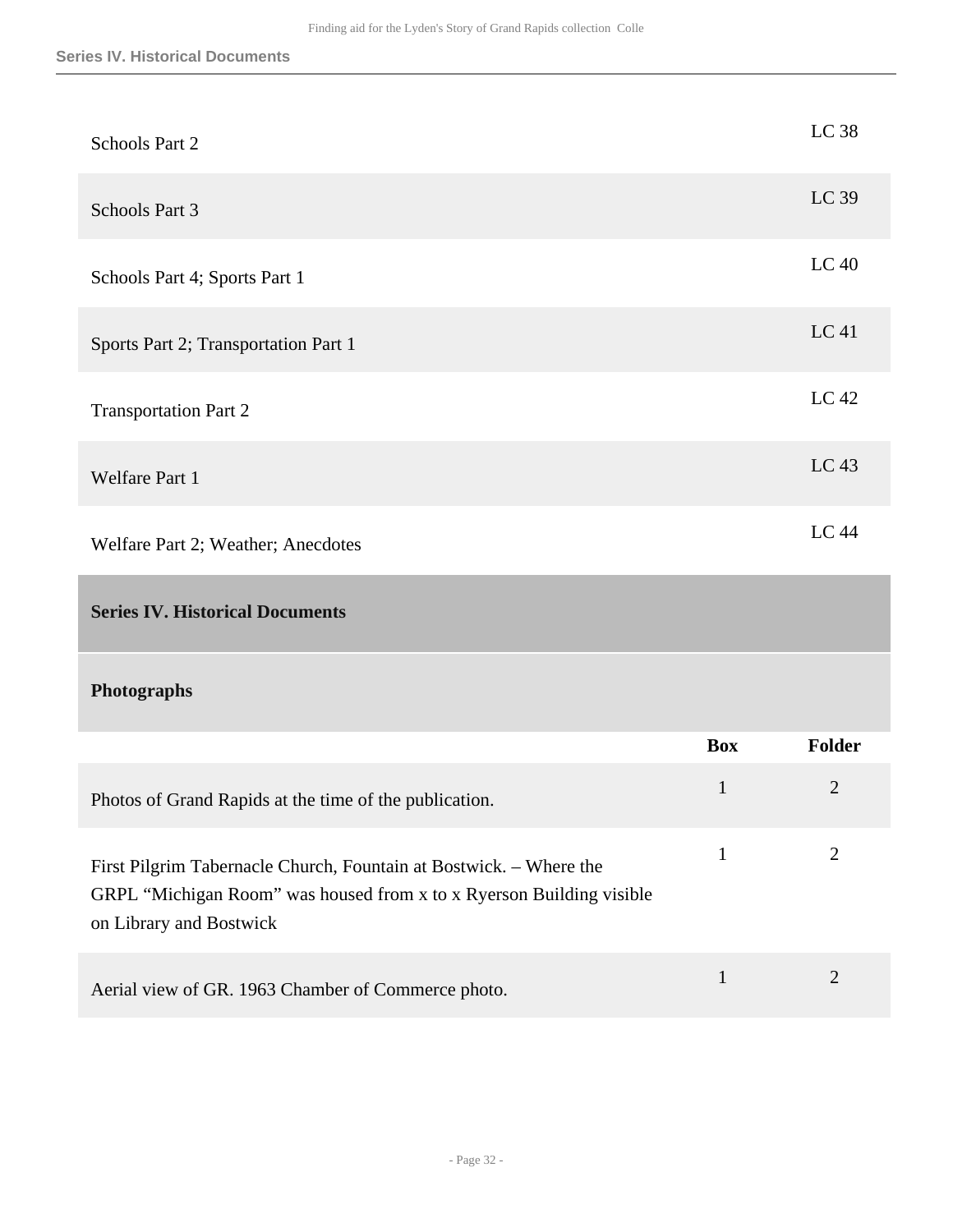#### <span id="page-32-0"></span>**Series V. Drafts**

#### **Citizens Action. Fulton Street Park Meeting, May 12, 1949**

#### **Scope and Contents note**

Four typed articles related to the Fulton St. meeting, and the Grand Rapids politics of this era. The drafts shows editorial annotations.

|                                                                                                                                                                                                                                                                                        | <b>Box</b> |
|----------------------------------------------------------------------------------------------------------------------------------------------------------------------------------------------------------------------------------------------------------------------------------------|------------|
| Fulton Park : the story of a political witch burning. 6 sheets                                                                                                                                                                                                                         | 4.5        |
| Fulton Park. "A few hours after the meeting.  written by an eyewitness  pgs. 1A-5A<br>legal sized                                                                                                                                                                                      | 4.5        |
| B1-B10 "The question of the appointment of a City Assessor led to the Fulton park<br>episode" + $C1$ (Irwin Incident).                                                                                                                                                                 | 4.5        |
| D1 "The Citizens Actions lynching at Fulton Park was well-organized in advance"<br>$+A1-A9$ . "It was a tradition among Grand Rapids newspapermen at the time that<br>those assigned to the City Hall and County Building beats watched the city and county<br>governments like hawks" | 4.5        |
| <b>Unprocessed</b>                                                                                                                                                                                                                                                                     |            |

<span id="page-32-1"></span>**Unprocessed subject files - inventory**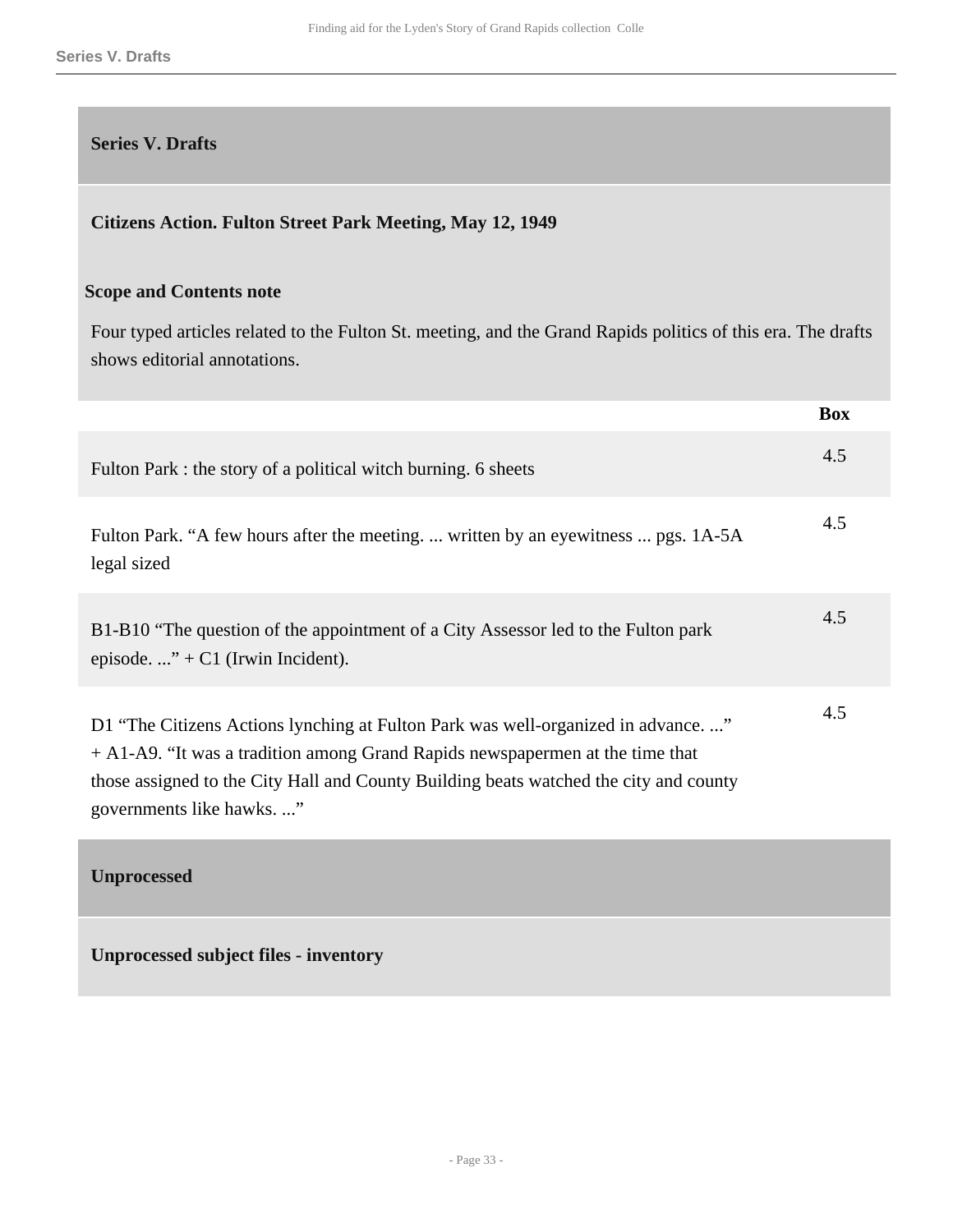0.27: City Planning – G.R. – 1 item of correspondence

0.28: Country Clubs – Typed history

0.29: Ethnic Groups. History

Has Armenian, Italian, Jewish, Scandinavian, Syrian, and correspondence

0.3: Exhibits and Shows. Typed history

0.31: Expressways, highways.

Typed sheets. J. Franklin, Apr. 1964

Gtr. G.R. Chamber of Commerce News. Freeway Dedication, Dec. 1964

Typed sheets, Oct. 16, 1963

0.32: Fulton St. Park

2 different typed histories

0.33: Garbage Collection, G.R.

Typed sheets "Public Service, Garbage"

0.34: Gas Company, G.R.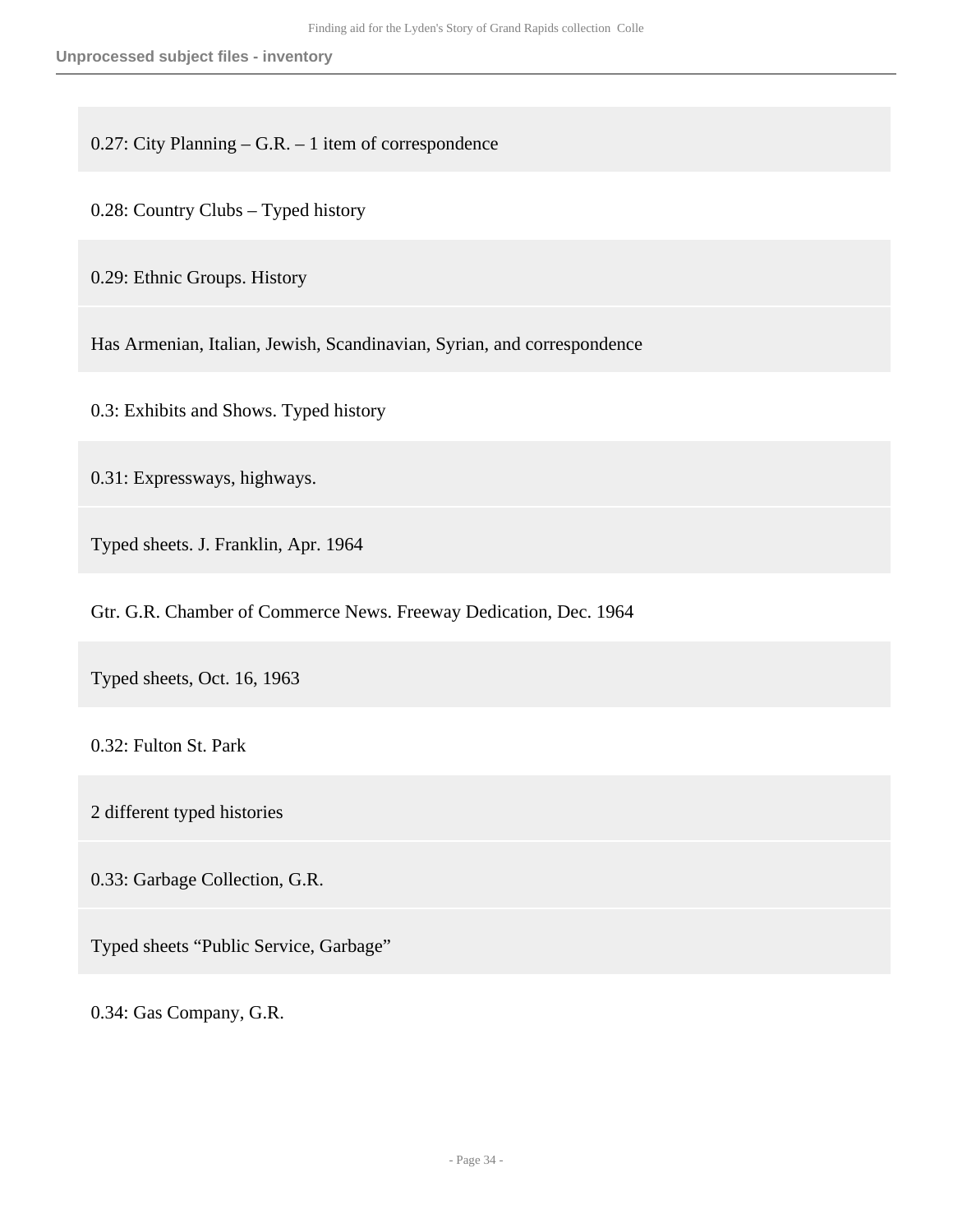History of Gas in Grand Rapids / William M. Hutchins

0.35: G.R. All-America City

GR Press, Apr. 9, 1961 section

Packet from Chamber of Commerce, including GR Press section above; The Michigan Bell, Sept. 1961, v. 43, no. 8. (serial); Presentation of the city of Grand Rapids, Michigan, for the All-America Cities Competition, 1960.

0.36: GR Art Gallery

Chronology and typed history.

Constitution and by-Laws, Sept. 1959

0.37: Hotels

Typed history

Typed history, Browning Hotel

Pantlind, correspondence & typed sheet, article from Peninsular Club Magazine, Mar. 1963

History, Rowe Hotel

History, Cody Hotel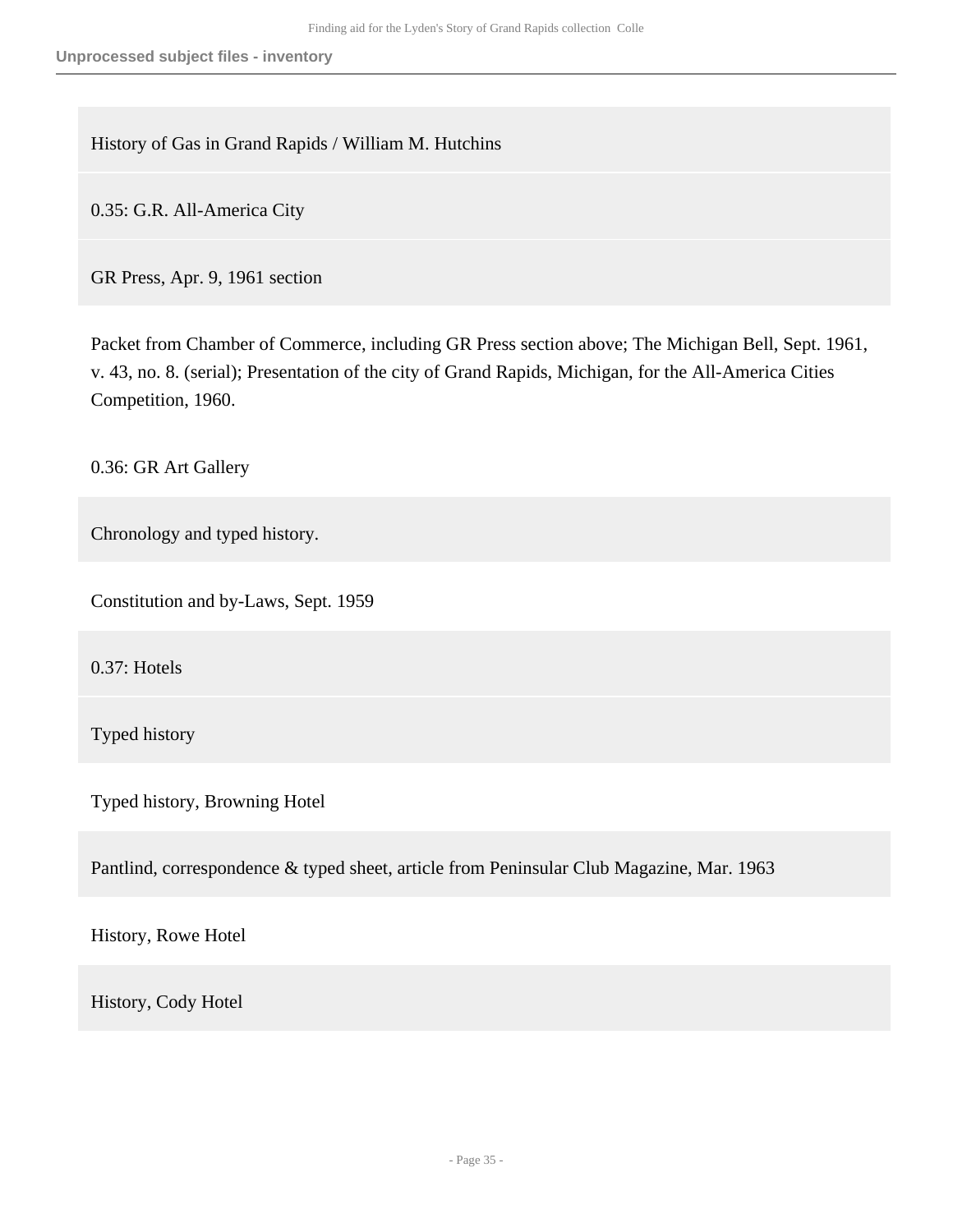#### History, Livingston Hotel

Graphic directory of hotels in business listings from 1859 to 1963—in orange notebook

Envelop of materials from Fred Slikkers. Includes newspaper clippings and faded photostats

0.38: G.R. Human Relations Commission

Membership list, Sept. 1964

City of G.R., Ordinance No. 1628

City of G.R., Ordinance No. 1396

"Lost Children" flyer

Your Role in Human Rights flyer

Human Relations Commission Annual Reports, 1961/62, 1962/63, 1963/64

0.39: G.R. Industry

Typed history

Typed sheets "Manufacturing Plants Employing 100 to 350 people, Apr. 1963

Listing by type of manufacturing, partial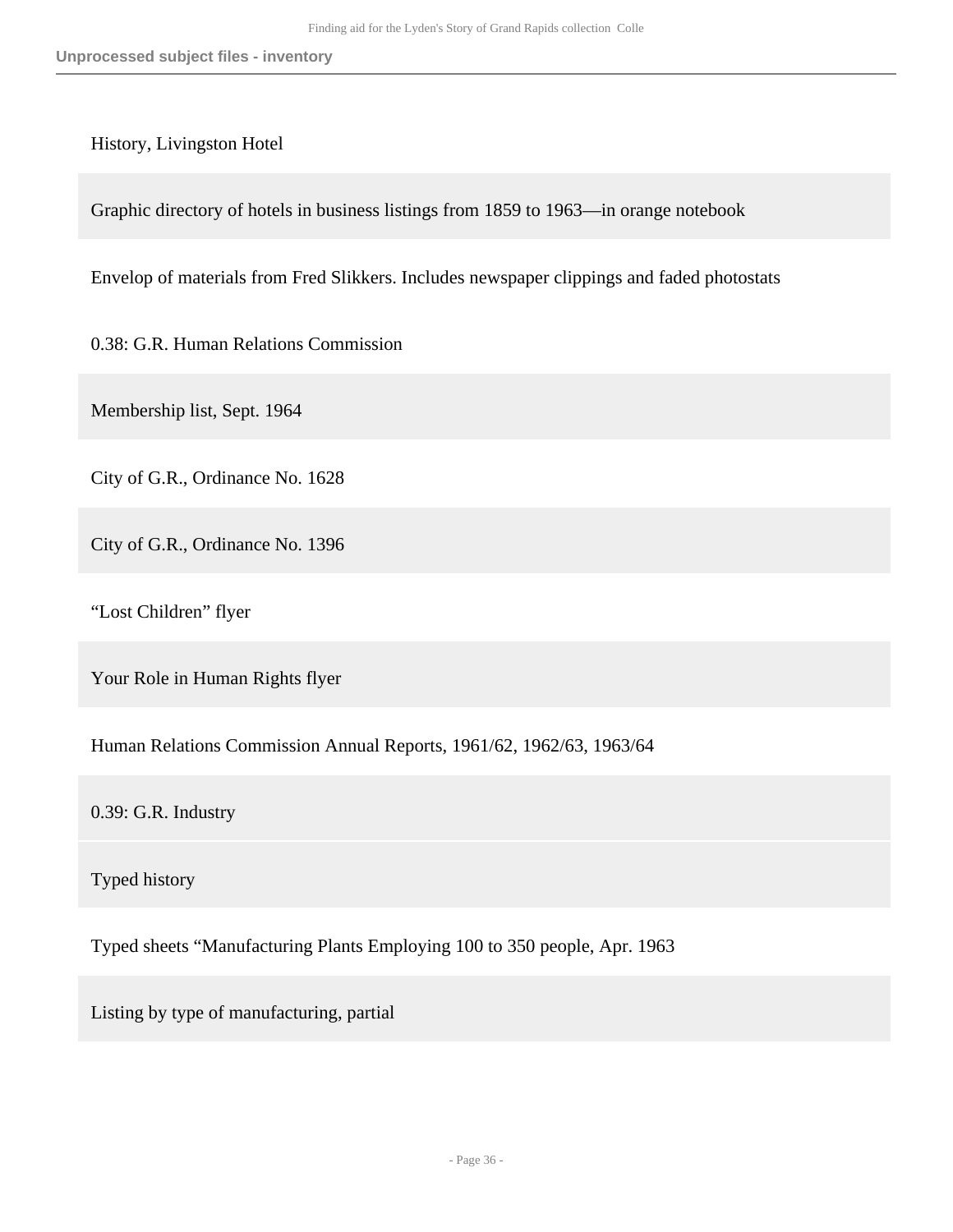Packet. Manufacturing and Processing Establishments.

0.40: Allen, R.C. Co. 1 typed sheet

0.41: American Motors. 1 pamphlet "This is the Appliance Division …"

0.42: Berkey and Gay Furniture Co. Correspondence and typed sheets

0.43: Bissell, Inc.

Booklet. The New Home of Bissell

Press Releases

Almost completely faded copies, and some not faded from the "Sweeper" serial?

0.44: Blackmer Pump Co. Typed memeo sheets, Jan. 1962

0.45: Book Publishers

25th Anniv. Baker Book House

½ sheet, Dean-Hicks

Clipping & typed sheet Eerdmans

History, Zondervan (found misfiled below)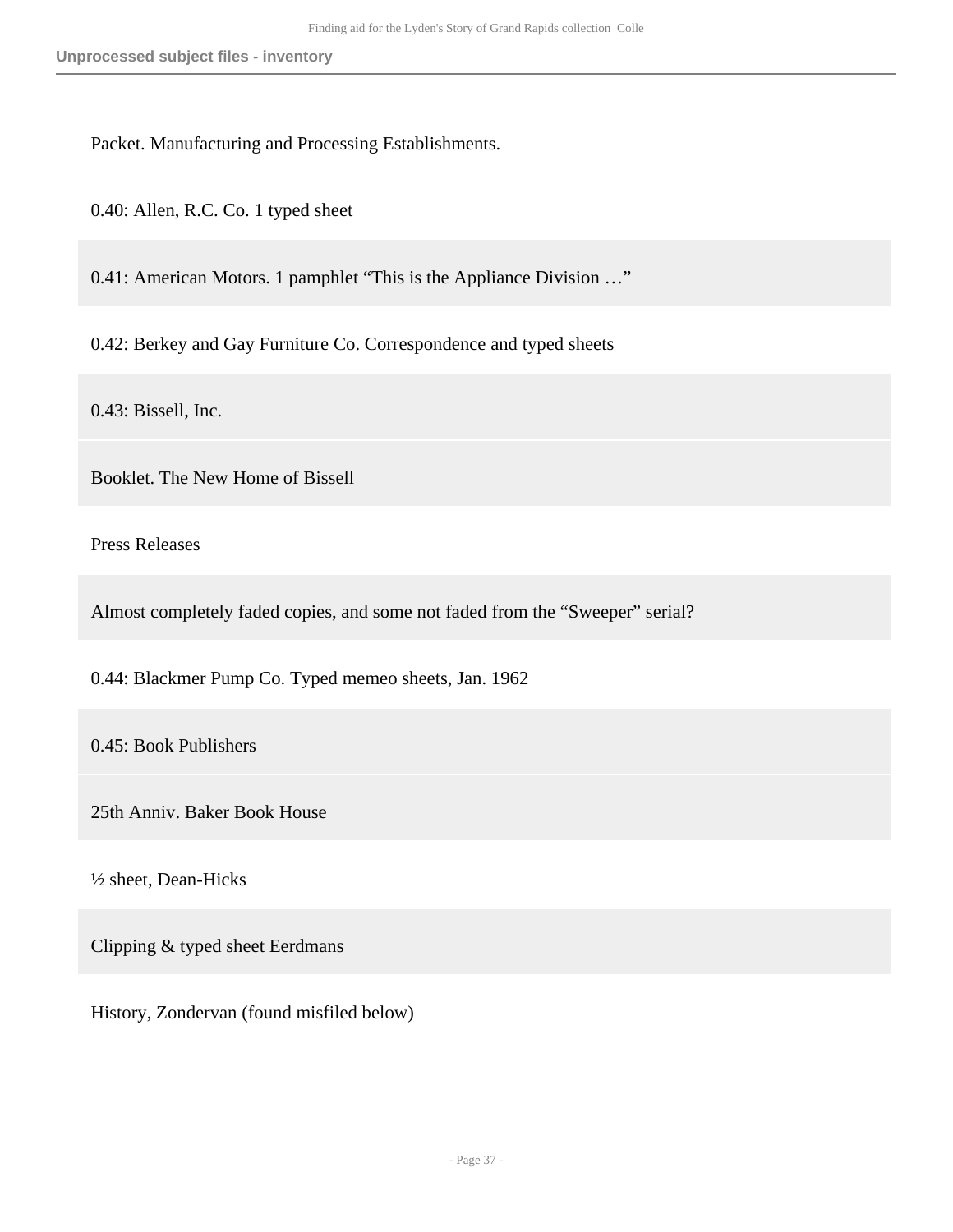Correspondence, Michigan Lithographing Co. (found misfiled below)

0.46: Butterworth & Lowe Foundry. Fading copy, correspondence and typed sheets.

0.47: Consumers Power Co. Includes various typed documents.

Eighty-Five Years of Electricity in Grand Rapids / by E. Hardy Luther

Grand Rapids had the World's First Commercial Hydro-Electric Plant

Grand Rapids Electric Light and Power Company

Company History

The Edison Light and Fuel Company of G.R.

Grand Rapids Edison Company and other Early Developments in and Around G.R. by ?, Au Sable News, Jan./Feb. 1937

Corporate History Chart (flow chart)

History of Fulton Street Plant. Au Sable News, Aug. 1920 (serial)

0.48: Corduroy Rubber Co. 1 item of Correspondence

0.49: Dean Hicks (See Book Publishers above)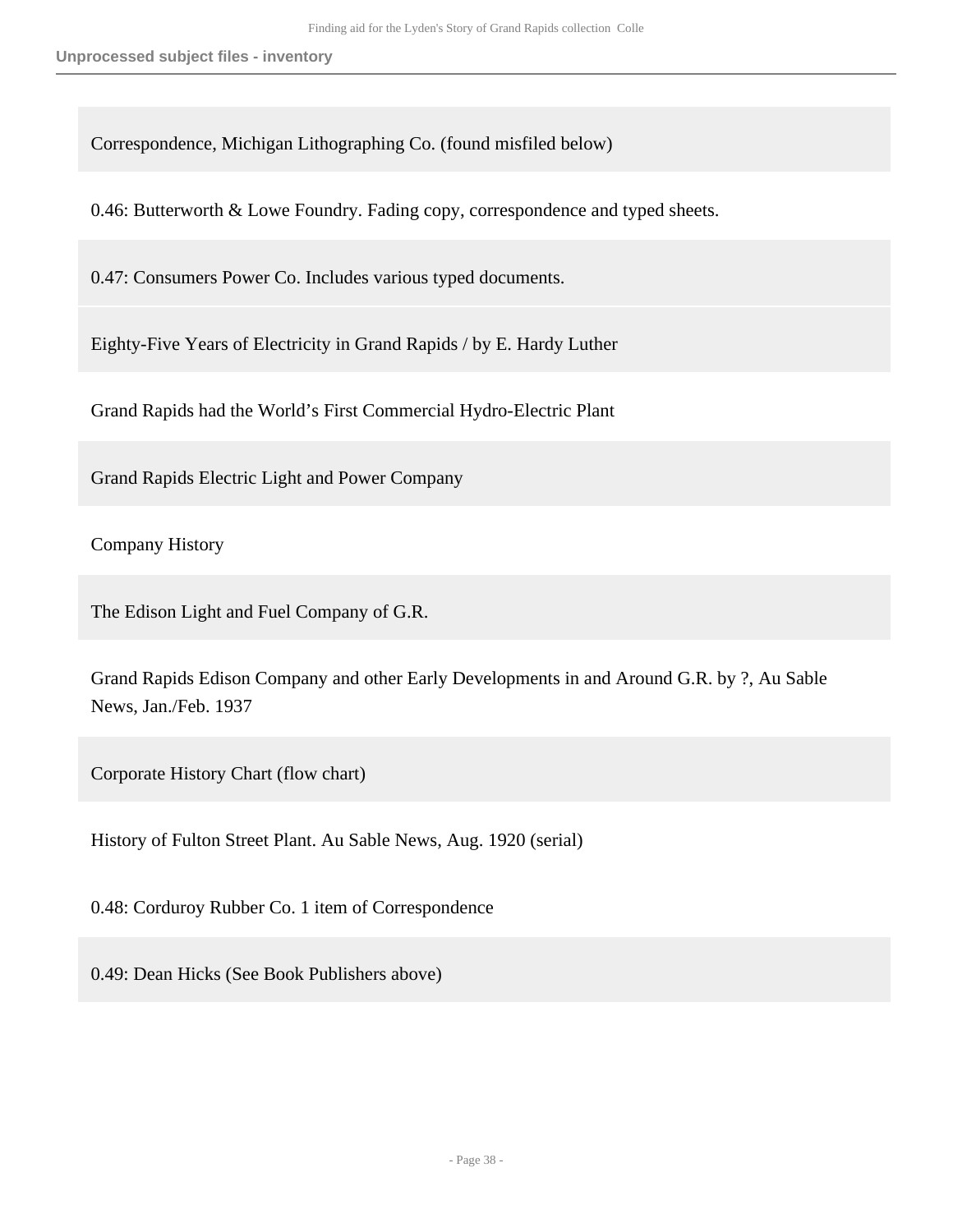Cut & paste typed sheets by Herman W. Verseput

0.50: Dexter Industries. Correspondence & Reprint form Peninsular Club Magazine

0.51: Gallmeyer & Livingston Co. Typed sheets

0.52: General Motors. Typed sheets

0.53: G.R. Chair Co.

Catalog. Fall Season of 1898.

Catalog. Missing front cover and pages, perhaps 1893.

Catalog. 1896 Furniture Samples

0.54: G.R. Furniture Market. Typed sheets

0.55: G.R. Varnish Corp. Guardsman.

50 Years of Progress : the history of the Grand Rapids Varnish Corporation / … Golden Anniv. Year. Ca. 1965

Correspondence

0.56: Hart Mirror Plate Co. Edited typed sheets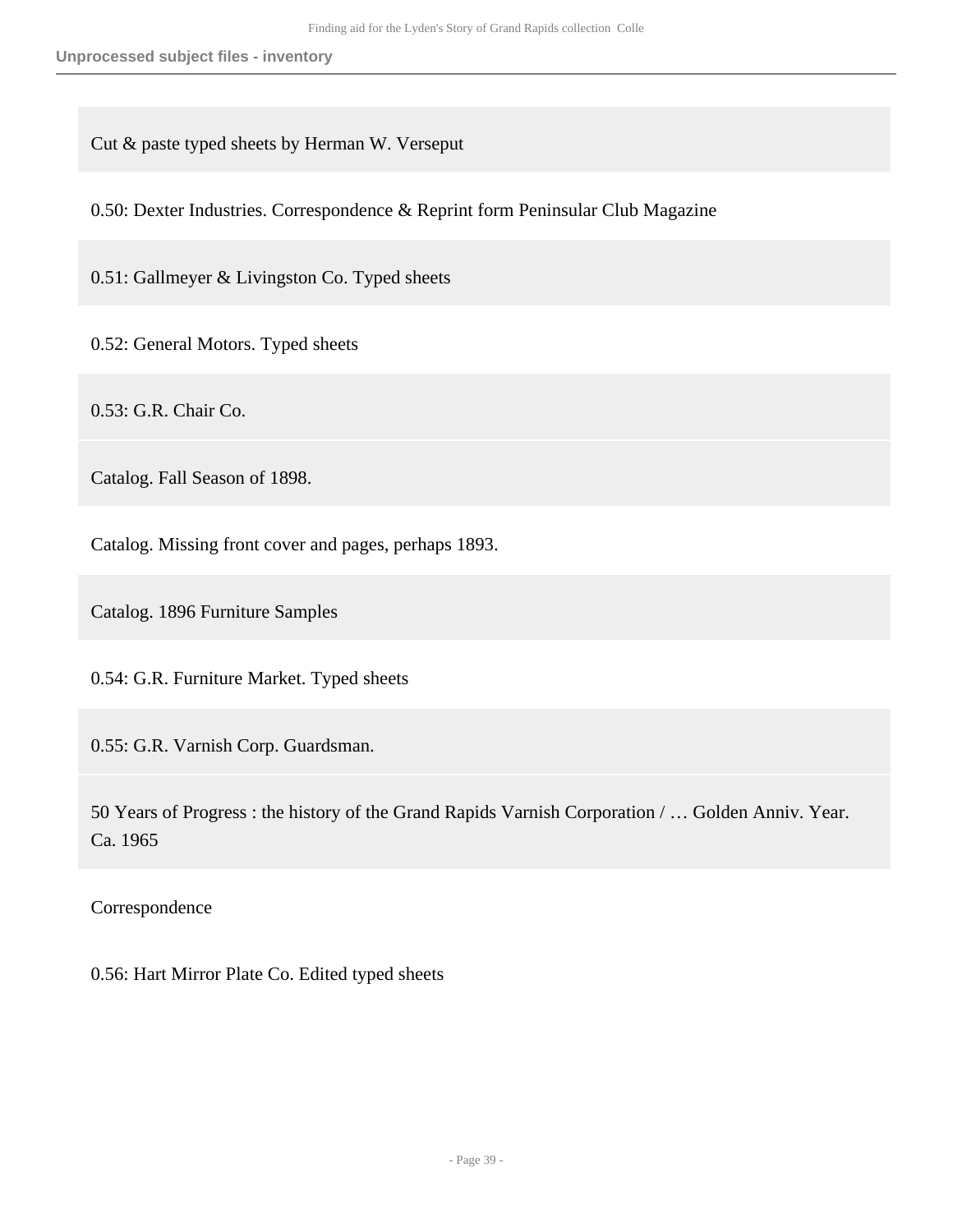0.57: Hayes-Ionia Co. ½ typed sheet

0.58: Hazeltine & Perkins, Drug Co. Typed sheet, correspondence & clipping

0.59: Hekman Supreme Bakery. Typed history

0.60: Insurance Companies. Correspondence, pamphlets.

Foremost …a story of growth

0.61: Kelvinator – Amer. Motors Corp. See also earlier American Motors folder

You and Your Job, Kelvinator

4 photographic sheets, 1 of an ad, and of early Kelvinators

Kelvinator History

Correspondence

0.62: Knape & Vogt Manufacturing co. Correspondence & handwritten sheets.

Builders Hardware, Catalog no. 64.

0.63: Kutsche, William Paul. Kutsche Hardware. History

0.64: Lear-Siegler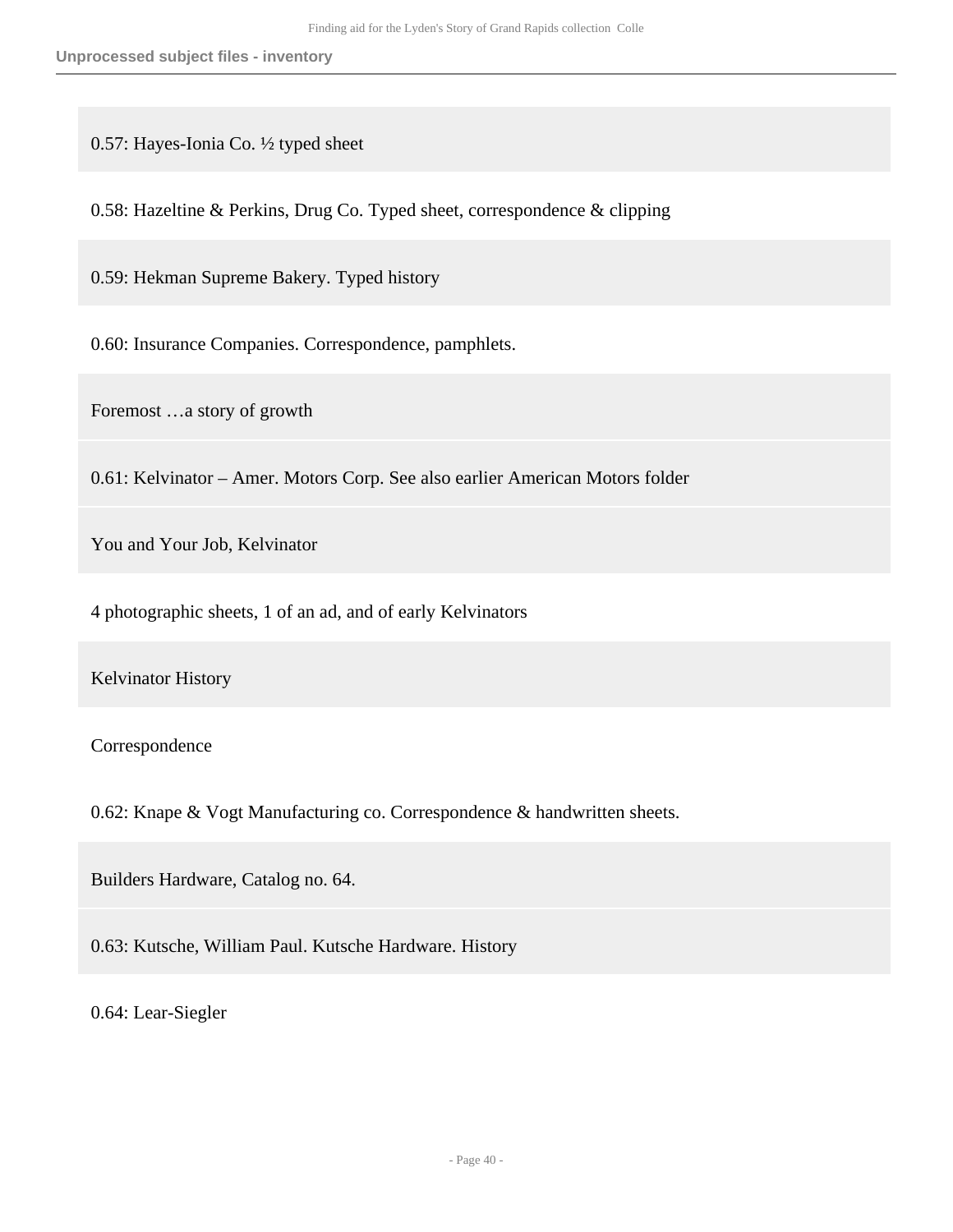Highlights of the Growth of the Siegler Corporation (1954-1962)

Technical Facts, Lear Incorporated Instrument Division

0.65: McInerney Spring & Wire Co. Correspondence, typed sheets

0.66: Muir Drug Co. Typed history

0.67: Oliver Machinery.

Appreciation Dinner : Oliver Machinery Honors Employees with Long Service Records / by R.F. Baldwin. Reprint from Mar. 1950 Wood Working Digest (serial)

Oliver Machinery Co., since 1929

0.68: Packaging Corporation of America

Introducing Packaging Corporation of America

0.69: Parks and Recreations. Various typed sheets, a couple of clippings torn from periodicals

0.70: Rapistan

B/w 8 x 10 of building

Rapistan, Full-Dimension Service / The Rapids-Standard Company, Inc. Cover shows the house type building at the corner of Plymouth and Michigan. 1964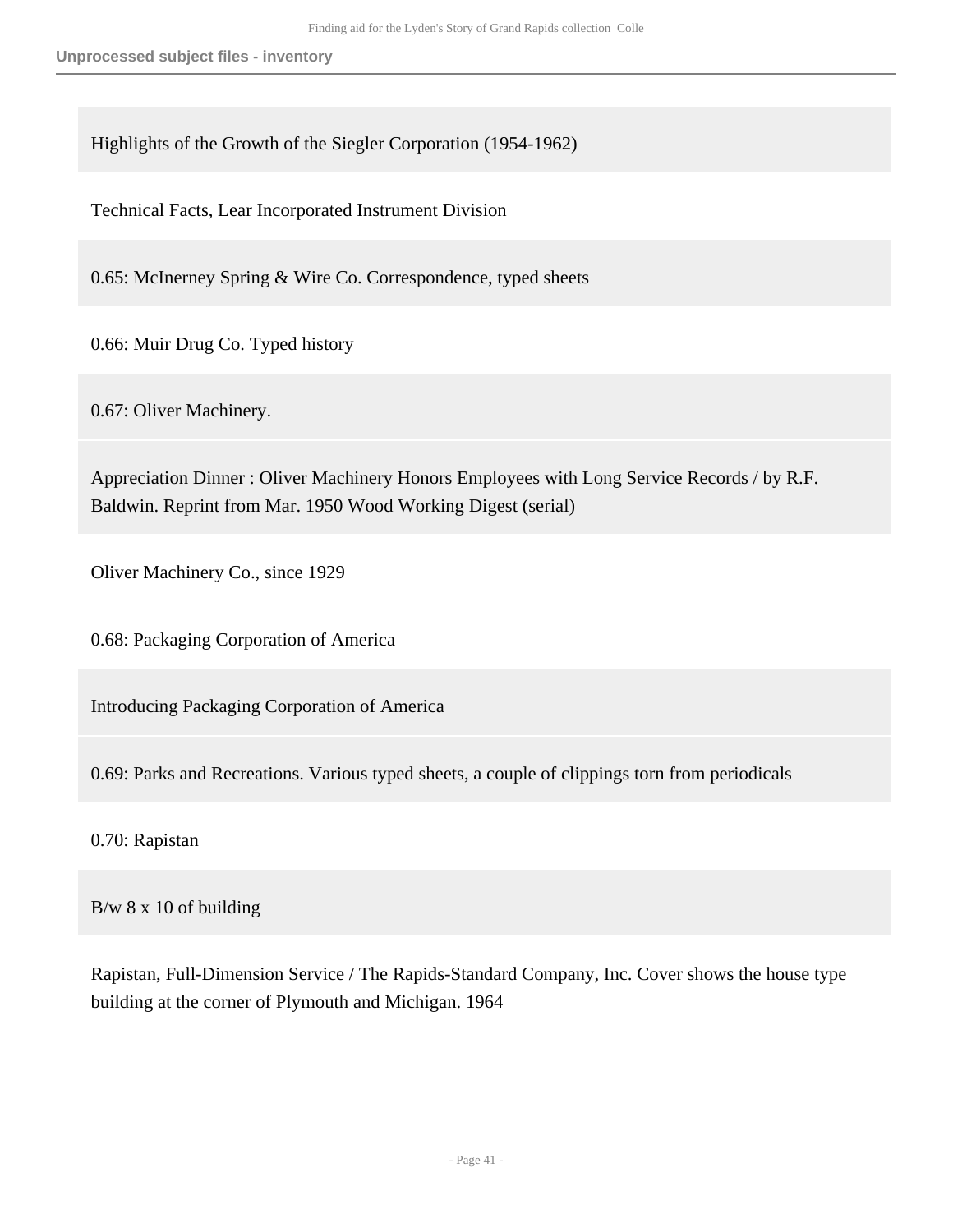Rapistan : materials handling equipment and services

Little Red Schoolhouse Becomes Unique Training Center for the Rapids-Standard Co., Inc. [Copy for One-Room SchoolHouse files? It was a 2-room school]

Press Release

Member's Handbook.

0.71: Rose Patch and Label Co. Typed history

0.72: Rowe AC Manufacturing co. (Automatic Instrument co., Nat'l Piano Mfg. Co., originally) Has only 1 brief chron. Sheet

0.73: Steelcase.

Steelcase, Inc. A Profile of the Early years in the history of Steelcase, inc.

News release, Apr. 8, 1964. Profile

For 50 Years … The Steelcase Circle …

0.74: Zondervan's

A quarter Century of Progress

0.75: G.R. Inventors. 2 fading photostats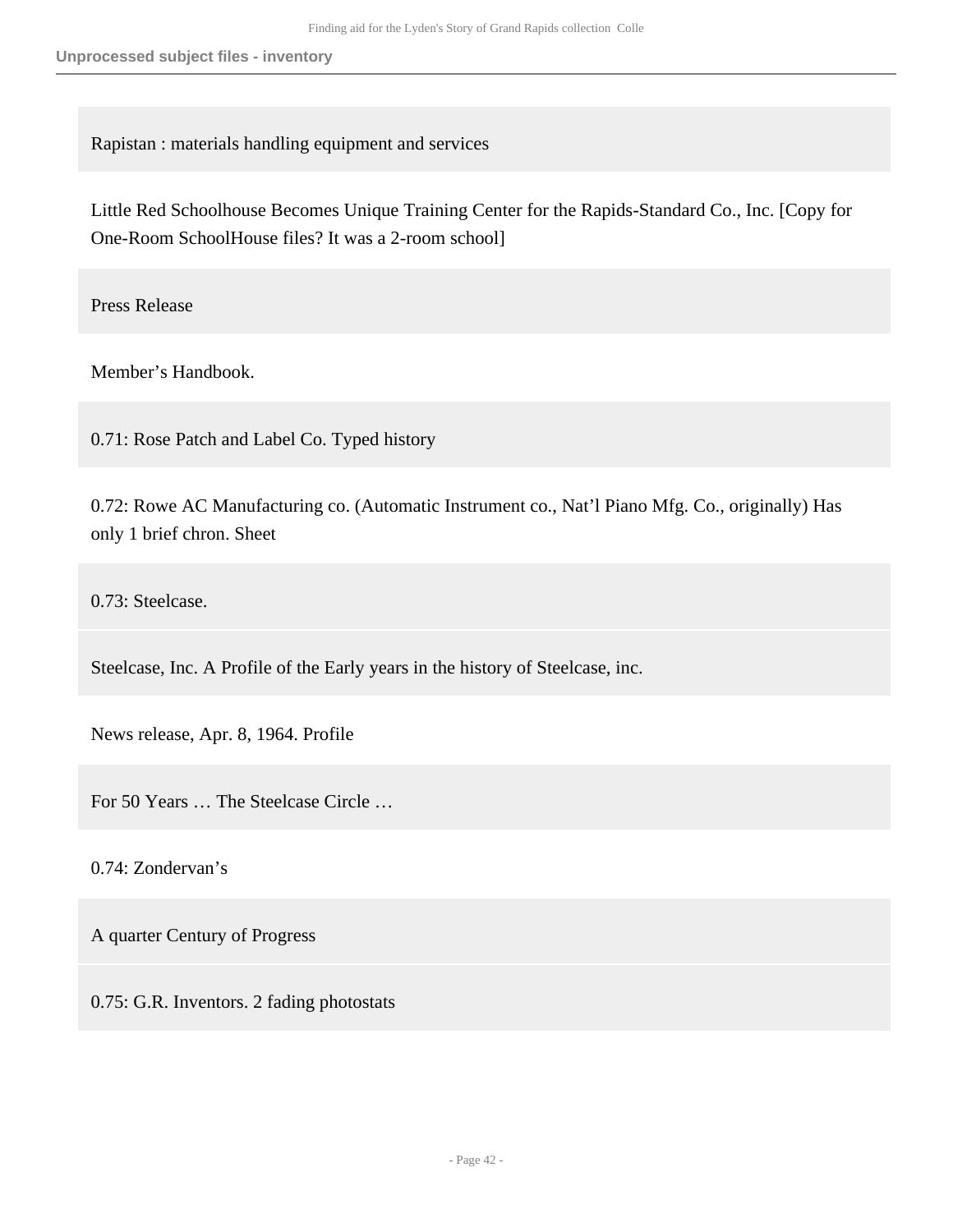0.76: Grand Rapids Press

Brief History, Jan. 1962

The New Grand Rapids press, May 1, 1964

Tour Procedures

0.77: Kent Co. Agricultural Society Fairs. Edited typed sheets

0.78: Ladies Literary Club, typed history

0.79: Markets, G.R.

From William J. Key, city Market Superintendent. G.R. Wholesale Market; G.R. Retail markets

0.80: Military Records.

Correspondence

Fading photostats

Original Civil War era correspondence. Remove to Collection Andrea is building???

1901 dated materials

Grand Rapids Prepared for War in 1861 (From Rebecca Richmond Diaries)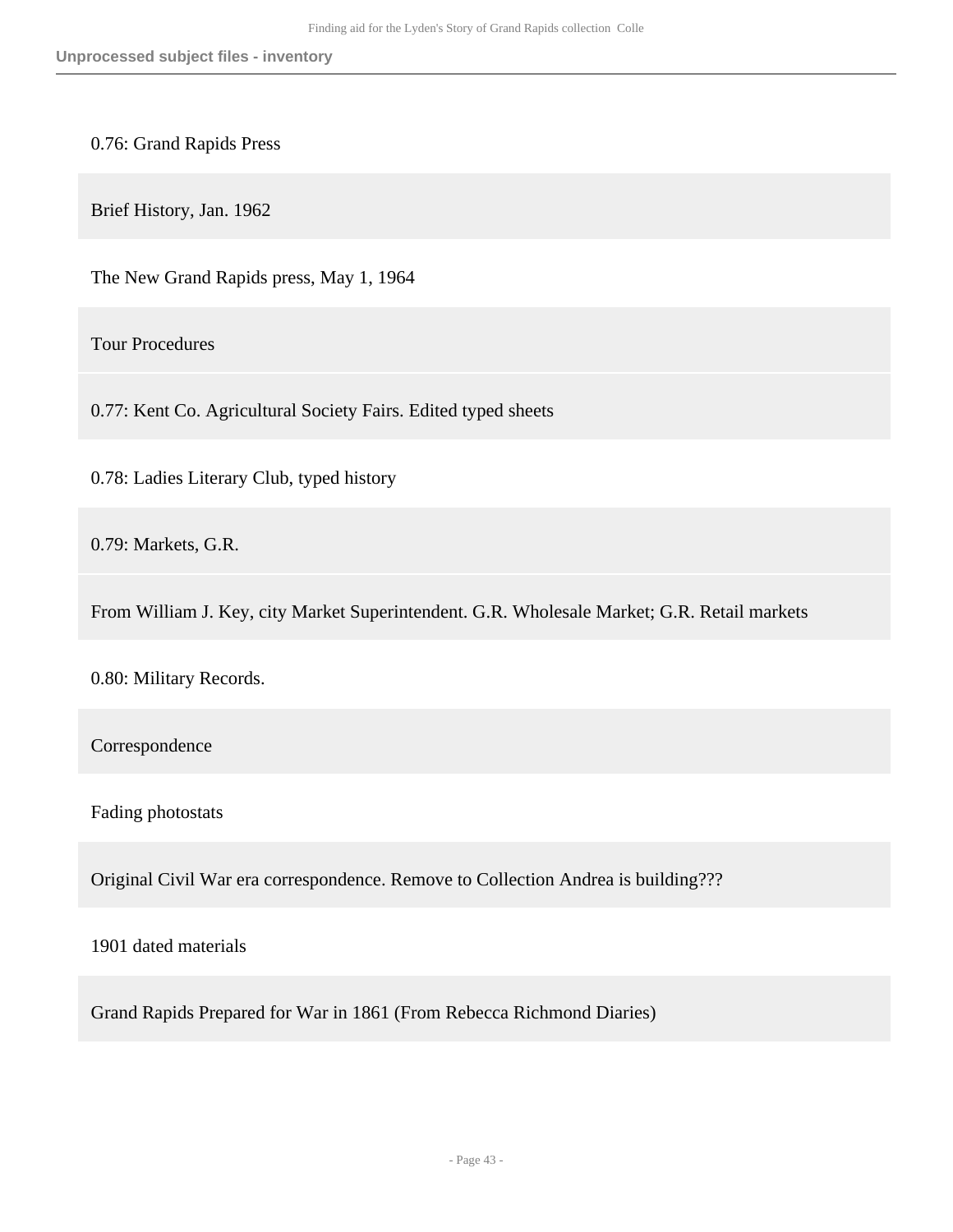Various photocopies

Various notes on ½ sheets of paper

0.81: Newspapers, G.R. History

0.82: Parks and cemeteries / Milton F. Ehlert

0.83: Prospect Hill. Correspondence

0.84: Psychiatrists, G.R.

0.85: Street Lighting, G.R. Correspondence.

0.86: Street Names, G.R. Thermal? Photocopies of clippings

0.87: Radio Stations.

3 b/w photos of Immen House, 2 are Robinson Studio. Photocopy are remove from this file.

WGRD clipings, flyer

Brief History of Station WLAV

Fetzer timeline, correspondence

Photocopy of Chapter 1 The History of the Station" from unidentified source.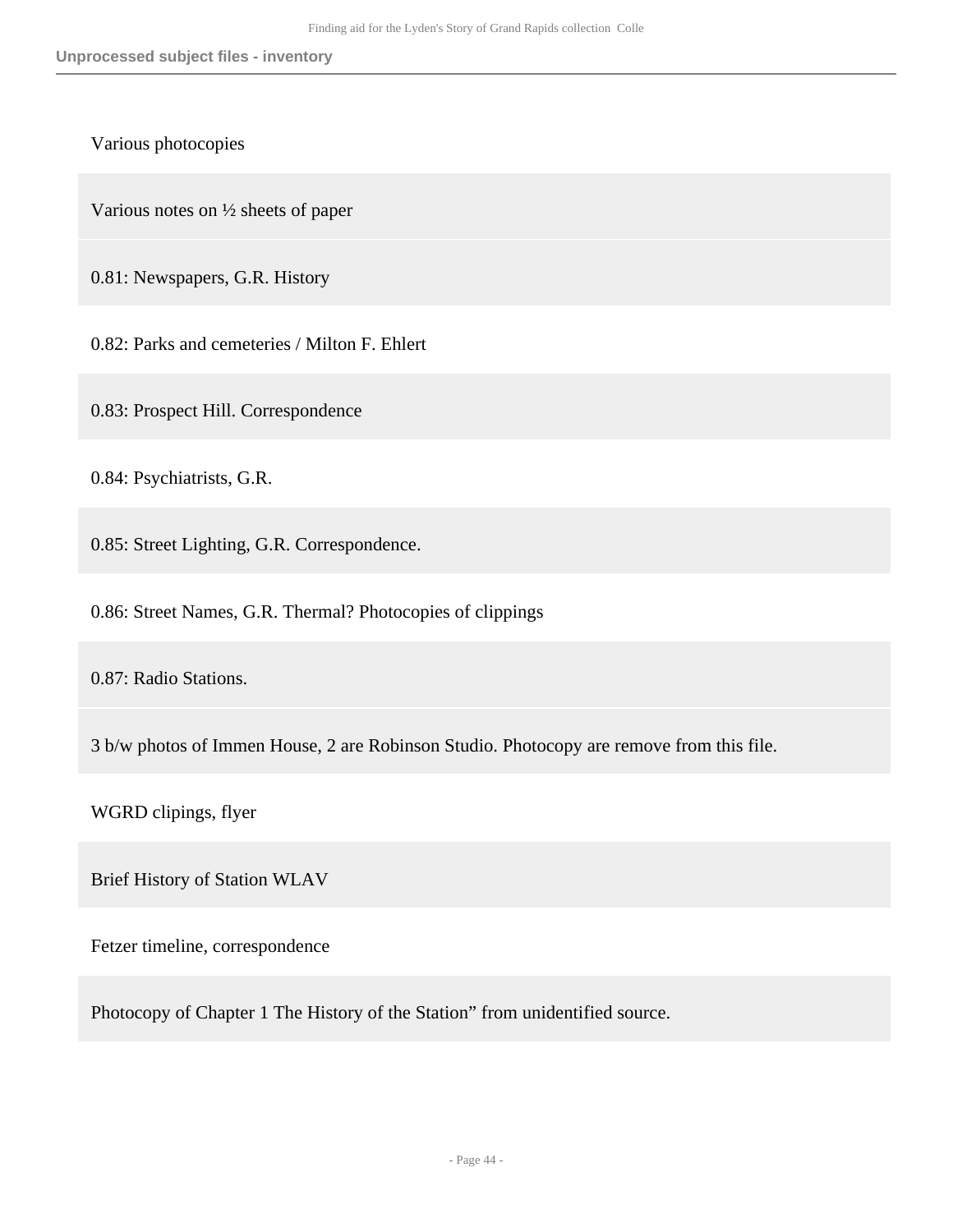0.88: Sewage and Sewers

Report on Street and Sewer Maintenance / by Frank H. Goebel, Supt. Mar. 11, 1935

Memorandum, city of G.R., July 20, 1955

Fact Finding Report, Sanitary Sewage and Storm Water Disposal / G.R. Metropolitan Area Study, mar. 1958, Report #9

A Study of the Grand Rapids Sewer System / City of G.R. Engineering Division.

0.89: Vandenberg speeches on War. Correspondence & typed copies?

0.90: Urban Renewal, Hist. Summary, 1957-1964

0.91: Water and Light, G.R.

A Town Cannot Grow Faster than Its Water System / Raymond J. Faust.

Correspondence

The Grand Rapids Water Story, a new chapter. Dedication, Lake Michigan Filtration Plant, Sept. 1963

Modernization Program completed, 1957

Welcome to Grand Rapids' New Lake Michigan Filtration Plant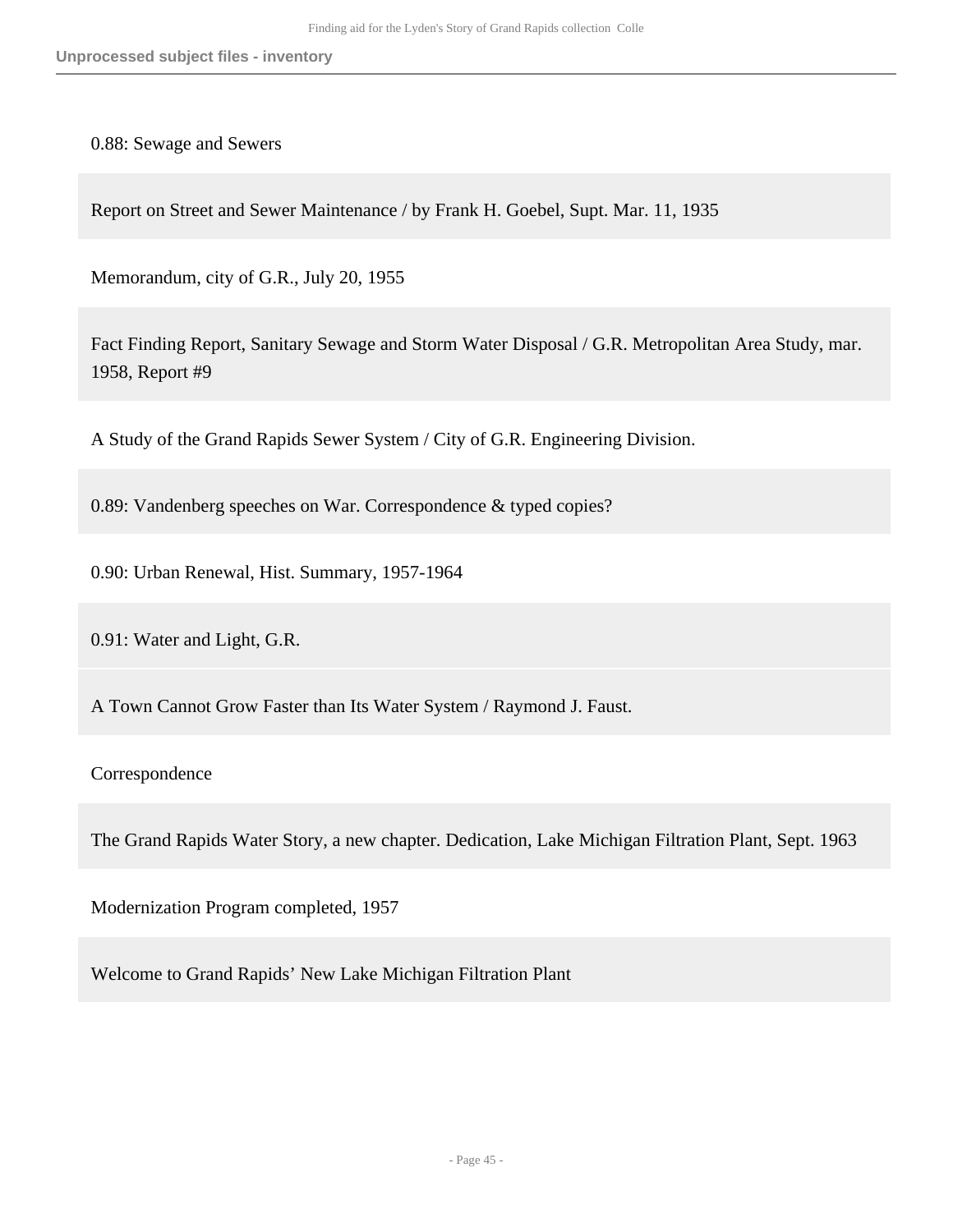Water Works Growth with Grant Rapids / by martin F. Peterson … n.d.

City of G.R., Dept. of Water and Light, Modernization Program, 1855-1957. Dedication of Coldbrook Station, Dec. 12, 1957 (found misfiled in folder .94)

0.92: West Mich. Tourist Assn.

Typed Sheets and clippings

Kent County and Kent Township Names

0.93: Western Union. Correspondence

0.94: Source of Names of Kent Township and Villages, Etc.

Typed notes

**Unprocessed Box list** 

|                                 | <b>Box</b> |
|---------------------------------|------------|
| Publ. Files (Old 2R file Dr. 1) | Old 1      |
| Publ. Files (Old 2R File Dr. 1) | Old 1.5    |
| Publ. Files (Old 2R file)       | Old 2      |
| Publ. Files (Old 2R file) A-L   | Old 3      |